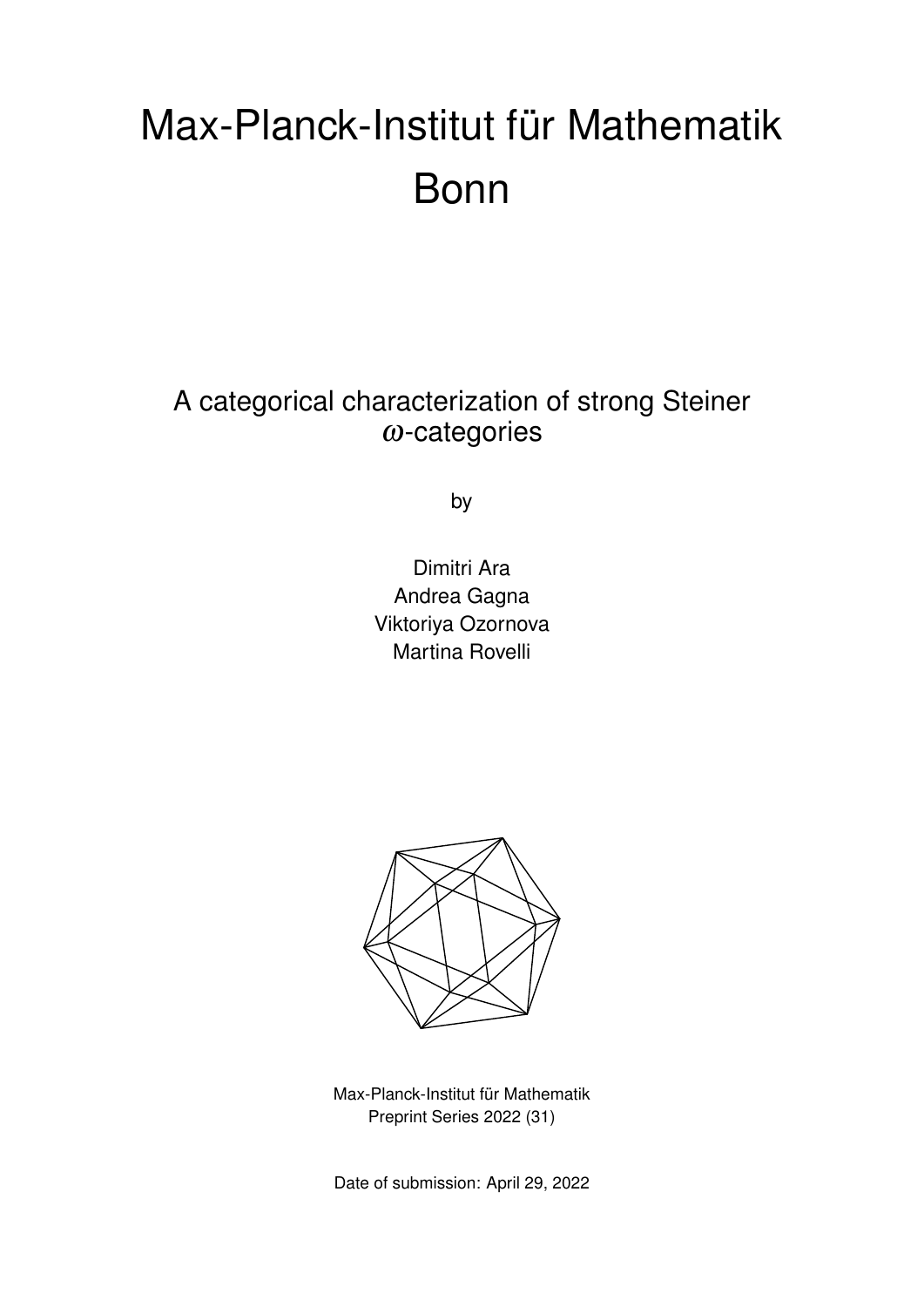# A categorical characterization of strong Steiner ω-categories

by

Dimitri Ara Andrea Gagna Viktoriya Ozornova Martina Rovelli

Max-Planck-Institut für Mathematik Vivatsgasse 7 53111 Bonn Germany

Université d'Aix-Marseille, CNRS Case Postale 907 13288 Marseille Cedex 9 France

Institute of Mathematics Czech Academy of Sciences Žitná 25 11567 Praha 1 Czech Republic

Department of Mathematics and Statistics University of Massachusetts Amherst, MA 01003-9305 USA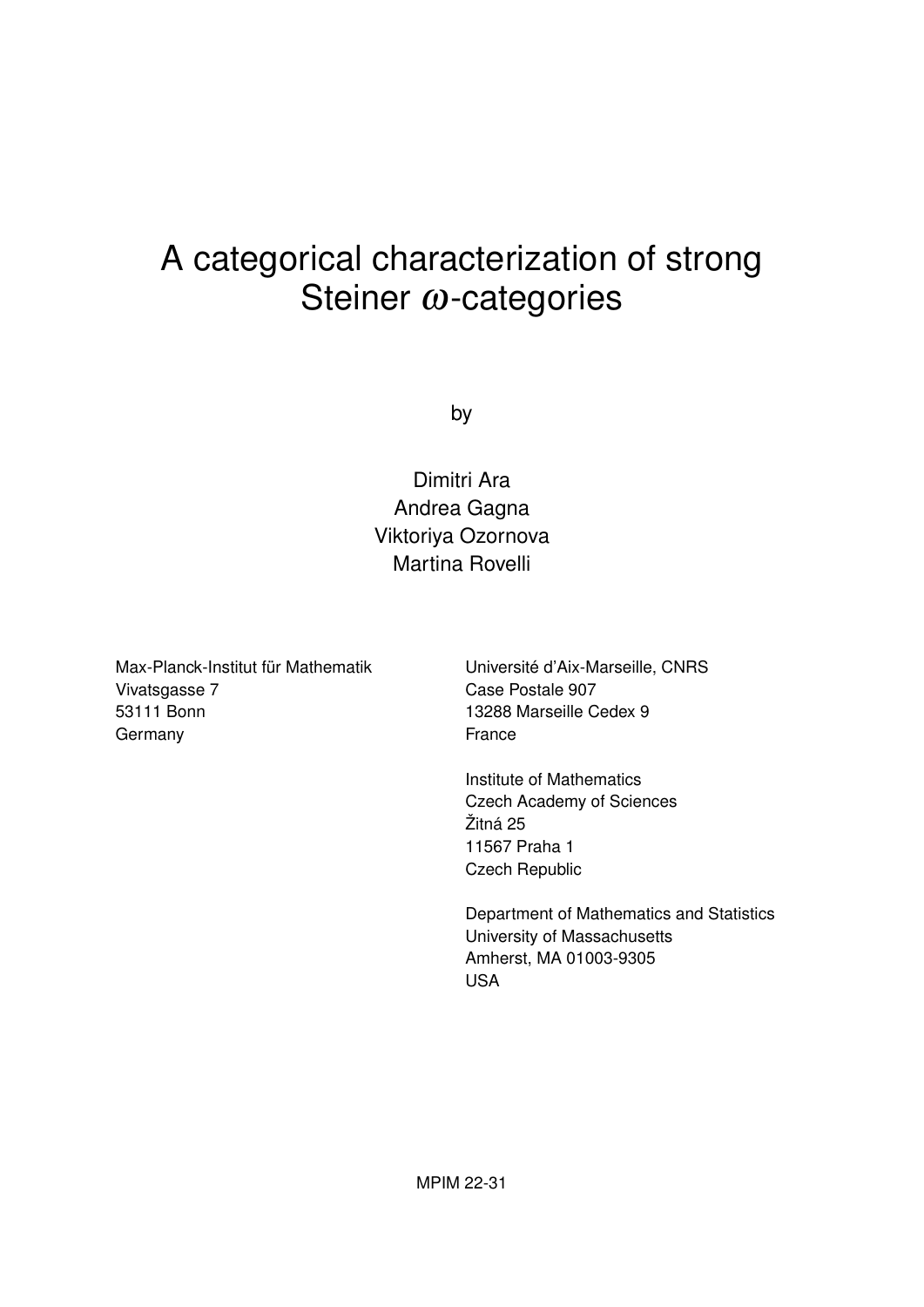# A CATEGORICAL CHARACTERIZATION OF STRONG STEINER ω-CATEGORIES

## DIMITRI ARA, ANDREA GAGNA, VIKTORIYA OZORNOVA, AND MARTINA ROVELLI

ABSTRACT. Strong Steiner  $\omega$ -categories are a class of  $\omega$ -categories that admit algebraic models in the form of chain complexes, whose formalism allows for several explicit computations. The conditions defining strong Steiner  $\omega$ -categories are traditionally expressed in terms of the associated chain complex, making them somewhat disconnected from the  $\omega$ -categorical intuition. The purpose of this paper is to characterize this class as the class of polygraphs that satisfy a loop-freeness condition that does not make explicit use of the associated chain complex and instead relies on the categorical features of  $\omega$ -categories.

#### CONTENTS

| Introduction                                                 |     |
|--------------------------------------------------------------|-----|
| 1. Recollection of Steiner's theory                          |     |
| 2. A categorical take on strong Steiner $\omega$ -categories | 13. |
| References                                                   | 25  |

#### <span id="page-2-0"></span>**INTRODUCTION**

Infinite-dimensional categorical structures are ubiquitous in various areas of mathematics, including algebraic topology, representation theory and rewriting theory. One of the most general setups is the one of higher categories which consist of objects and morphisms in each dimension with composition laws along lower-dimensional morphisms that satisfy some version of the usual axioms. Depending on whether the axioms are satisfied on the nose or up to coherent higher invertible morphisms, one talks about strict or weak  $\omega$ -categories, a.k.a. ( $\infty$ , $\infty$ )-categories. The definition for strict  $\omega$ -categories is well established (see for instance [\[Str87\]](#page-27-0)). On the contrary, many approaches for weak  $\omega$ -categories compete (see for instance [\[Bat98,](#page-26-1) [Pen99,](#page-27-1) [Str03,](#page-27-2) [Fut04,](#page-26-2) [Lum12\]](#page-27-3)) and are not clearly compared yet.

<sup>2020</sup> Mathematics Subject Classification. 18N30, 18G35.

Key words and phrases. augmented directed chain complexes, computads, polygraphs, strict  $\omega$ -categories, strong Steiner  $\omega$ -categories, strong Steiner complexes.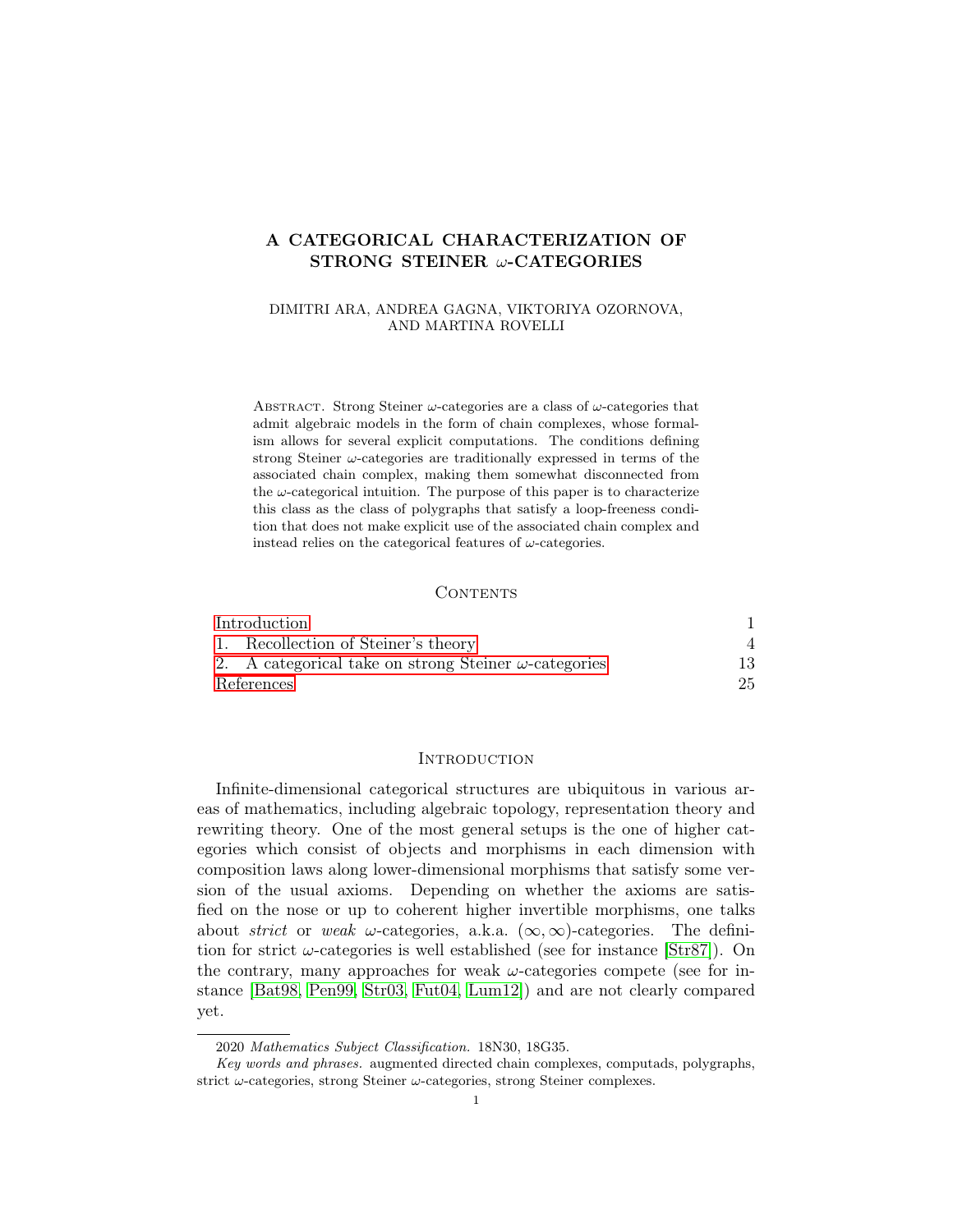#### 2 ARA, GAGNA, OZORNOVA, AND ROVELLI

Although homotopy theorists are ultimately interested in weak  $\omega$ -categories, strict  $\omega$ -categories have their importance in homotopy theory for several reasons. First, as shown by the second author [\[Gag18\]](#page-26-3), they provide a model for homotopy types, that have been studied extensively by Maltsiniotis and the first author, for instance in [\[AM14,](#page-26-4) [AM18,](#page-26-5) [AM20b\]](#page-26-6). Second, they give an easier setting to develop or test ideas for the general theory of higher categories, and provide a source of intuition. Third, and most importantly for homotopy theorists, they contain diagrammatic shapes encoding the various ways of composing a bunch of cells, leading to several definitions of weak  $\omega$ -categories. The idea of basing a definition for weak  $\omega$ -categories on strict shapes dates back to Grothendieck's definition of weak  $\omega$ -groupoids [\[Gro83\]](#page-26-7), and was used for various definitions of weak ω-categories [\[Bat98,](#page-26-1) [Pen99,](#page-27-1) [Mal10\]](#page-27-4). Similarly, Joyal's category Θ [\[Joy97\]](#page-27-5), which plays a key role in higher category theory, can be seen as category of strict  $\omega$ -categories. Although the shapes of these  $\omega$ -categories are pretty simple, other similar definitions are based on more complicated shapes, such as in the work of Street and Verity [\[Str87,](#page-27-0) [Ver08\]](#page-27-6), Al-Agl, Brown and Steiner [\[AABS02\]](#page-26-8), Barwick and Schommer-Pries [\[BSP21\]](#page-26-9), Henry [\[Hen18\]](#page-26-10) or Hadzihasanovic [\[Had20\]](#page-26-11).

Like for ordinary algebra, an important role amongst all strict  $\omega$ -categories is played by those that are freely generated by gluing a number of cells of different dimensions. The datum describing such a free strict  $\omega$ -category was introduced independently by Burroni [\[Bur93\]](#page-26-12) under the name of *poly*graph and by Street in the 2-categorical context [\[Str87\]](#page-27-0) under the name of computad, with the goal of dealing with manageable presentations of higher categories.

Polygraphs are the  $\omega$ -categorical analog of CW-complexes in topology, being built out of cells glued along their boundaries. This is formalized by the fact that they are precisely the cellular objects in the canonical model structure of strict  $\omega$ -categories by Lafont–Métayer–Worytkiewicz [\[LMW10\]](#page-27-7). Better, Métayer proved that they are exactly the cofibrant objects of this model structure [\[Mét08\]](#page-27-8). They also contain all the cofibrant objects of the conjectured Thomason model structure for homotopy types by Maltsiniotis and the first author [\[AM14\]](#page-26-4). Furthermore, polygraphs provide the resolutions to compute the so-called polygraphic homology of  $\omega$ -categories [\[LM09\]](#page-27-9), a construction that generalizes classical homology of groups, monoids or categories [\[LM09,](#page-27-9) [Gue21\]](#page-26-13).

Polygraphs also play an important role in rewriting theory. While we know that, in general, the word problem in an arbitrary group is not soluble, in some cases it is possible to get (more or less efficient) algorithms for manipulating words in a given generating system by orienting the relations. In order to figure out the relation between different relations and how coherent the whole rewriting procedure is, a very successful formalization is given by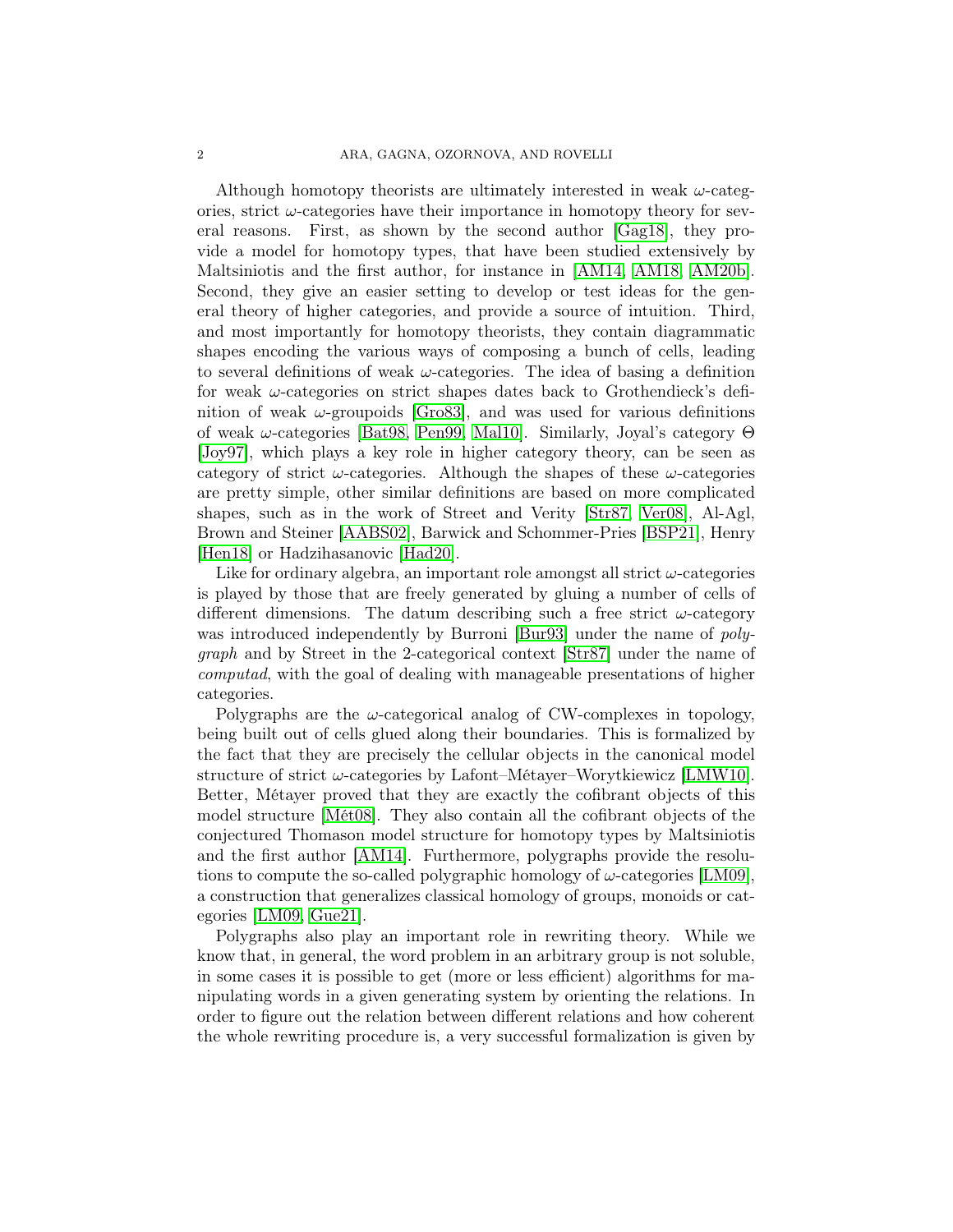polygraphs. In particular, polygraphic homology is closely related to the homology computations via Squier theory for rewriting systems. For a modern treatment of Squier theory, we refer the reader e.g. to [\[GM12,](#page-26-14) [GM18\]](#page-26-15).

It is hard to encode in a concise way the information of an n-category, and even more so of an  $\omega$ -category. A manifestation of this complication is that even understanding maps between most fundamental, elementary objects is oftentimes combinatorially highly involved. Steiner [\[Ste04\]](#page-27-10) identified a class of particularly nice  $\omega$ -categories — which we will refer to as *strong Steiner*  $\omega$ -categories — that admit an algebraic model, in the form of a chain complex with extra structure.

For this class of strict  $\omega$ -categories, significant progress was made using Steiner's machinery. In the context of strict  $\omega$ -categories, the second author used strong Steiner  $\omega$ -categories to perform key computations in establishing that strict  $\omega$ -categories model homotopy types [\[Gag18\]](#page-26-3), and Maltsiniotis and the first author studied the Gray tensor product and developed a theory of join and slices for strict  $\omega$ -categories [\[AM20a\]](#page-26-16), and proved versions of Quillen's Theorems A and B [\[AM18,](#page-26-5) [Ara19,](#page-26-17) [AM20b\]](#page-26-6). In the context of (weak) complicial sets, Steiner [\[Ste07a,](#page-27-11) [Ste12\]](#page-27-12) gave algebraic descriptions of orientals and maps between them, Medina-Mardones [\[MM20\]](#page-27-13) used orientals to encode Steenrod's  $\cup_i$ -products, Loubaton realized strict  $\omega$ -categories as weak complicial sets [\[Lou21\]](#page-27-14), Maehara showed that orientals provide fibrant replacements of simplices [\[Mae21\]](#page-27-15), and the last three authors showed that the nerve construction is compatible with two flavors of join constructions [\[GOR21\]](#page-26-18).

For a strict  $\omega$ -category C, being a strong Steiner  $\omega$ -category relies on a freeness condition (recalled as Definition [1.21\)](#page-11-0) and a loop-freeness condition (recalled as Definition [1.26\)](#page-12-0) that are both expressed in terms of the chain complex  $\lambda \mathcal{C}$  obtained by "linearizing"  $\mathcal{C}$ . Steiner proved in [\[Ste04,](#page-27-10) Theorem 6.1 that strong Steiner  $\omega$ -categories are freely generated by polygraphs. Nevertheless, while writing the papers [\[GOR21\]](#page-26-18) and [\[ALM\]](#page-26-19), we realized that it was not clear how Steiner's notion of freeness relates to freeness in the sense of polygraphs, and how Steiner's notion of loop-freeness could be expressed without explicit reference to the chain complex  $\lambda \mathcal{C}$ .

Our goal in this paper is to characterize this class of  $\omega$ -categories in purely categorical terms. Although the final description is not utterly surprising, the relationship between the linear and  $\omega$ -categorical viewpoint is subtle and tricky, and we hope to "demystify" this aspect with this work. Our main result is that strong Steiner  $\omega$ -categories are exactly those  $\omega$ -categories freely generated by a polygraph that in addition satisfy a loop-freeness condition that we introduce (as Definition [2.22\)](#page-22-0) described purely in terms of the categorical structure:

**Theorem** (Theorem [2.30\)](#page-25-0). For an  $\omega$ -category C, the following are equivalent.

(1) The  $\omega$ -category C is freely generated by a strongly loop-free polygraphic basis.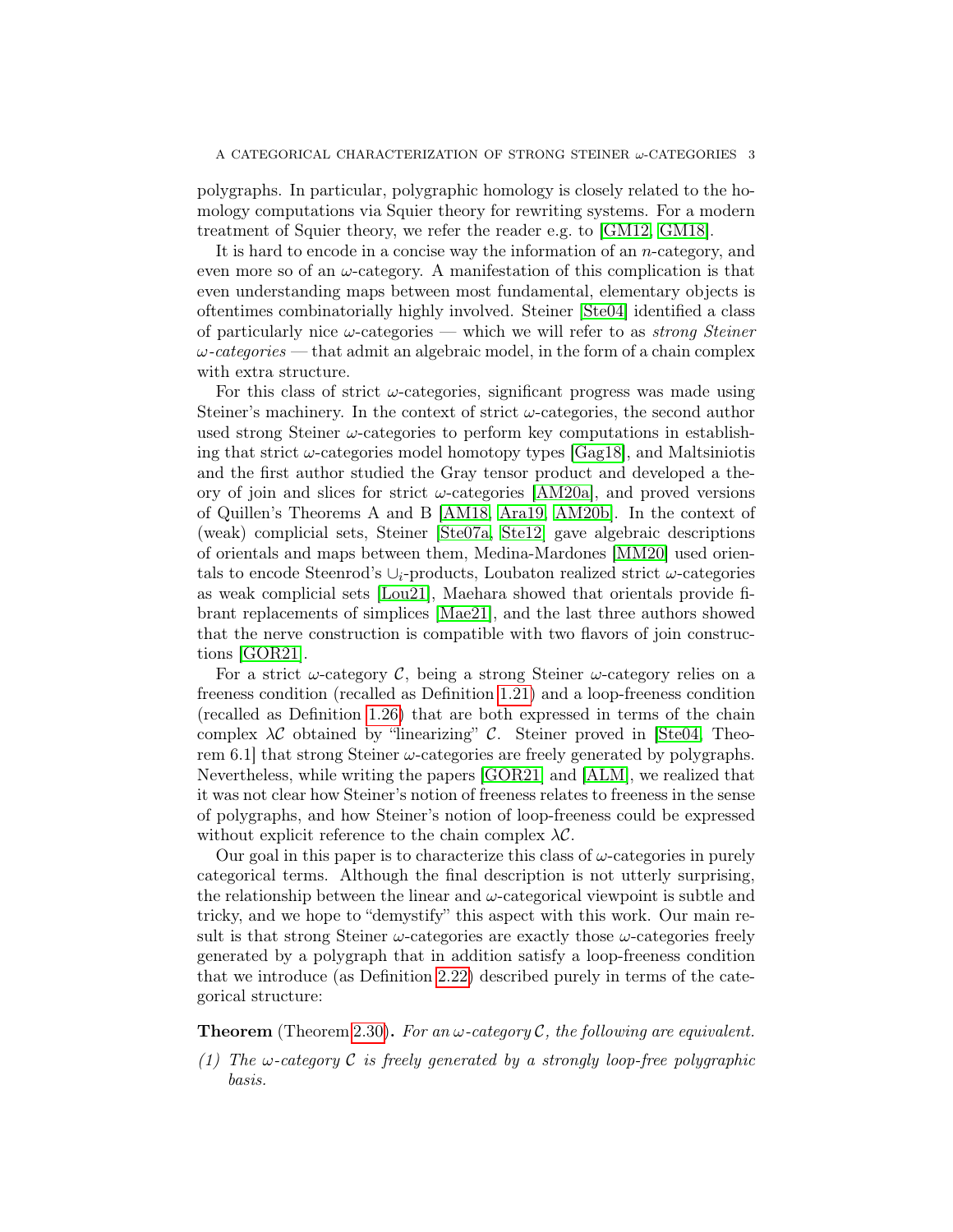(2) The  $\omega$ -category C is a strong Steiner  $\omega$ -category, i.e., it admits a strongly loop-free atomic basis in the sense of [\[Ste04\]](#page-27-10).

This theorem gives a very satisfactory characterization of strong Steiner  $\omega$ -categories giving an easier criterion to check whether or not a given  $\omega$ -category is a strong Steiner  $\omega$ -category.

Our paper is organized as follows: in Section [1](#page-5-0) we recall the necessary background of Steiner theory, and in Section [2](#page-14-0) we define categorical versions of the involved notions, leading up to the desired characterization.

Acknowledgements. We are thankful to Léonard Guetta for helpful conversations. The second-named author gratefully acknowledges the support of Praemium Academiae of M. Markl and RVO:67985840. The authors would like to thank the MFO, Oberwolfach, and the CIRM, Marseille, for the excellent environments in which part of the material of this paper was developed.

### 1. Recollection of Steiner's theory

<span id="page-5-0"></span>In this section we recall the main ingredients of Steiner's theory from [\[Ste04\]](#page-27-10), also later recalled in [\[AM20a,](#page-26-16) §2]. There is a class of nice  $\omega$ -categories — referred to as *strong Steiner*  $\omega$ *-categories* — and a nice class of augmented directed chain complexes — referred to as *strong Steiner complexes* — that fit into an equivalence of categories via the adjoint pair  $(\lambda, \nu)$ .

1.1.  $\omega$ -categories. While we refer the reader to e.g. [\[Str87\]](#page-27-0) for a traditional approach to the definition of an  $\omega$ -category, we briefly recall the main features here.

The data of an  $\omega$ -category C consists of a collection of sets  $\mathcal{C}_q$ , for  $q \geq 0$ , where  $C_0$  is called the set of *objects* of C and  $C_q$  for  $q > 0$  is the set of q-cells or cells of *dimension*  $q$  of  $C$ , together with:

- source and target operators  $s_q, t_q: \mathcal{C}_p \to \mathcal{C}_q$  for all  $p \ge q \ge 0$ ;
- *identity* operators  $\mathrm{id}_q: \mathcal{C}_p \to \mathcal{C}_q$  for all  $q \geq p \geq 0$ ;
- composition operators  $*_p: C_q \times_{C_p} C_q \to C_q$  defined for all  $q > p \geq 0$  and all pairs of q-cells  $(g, f)$  for which  $s_p(g) = t_p(f)$ .

We say that C is an  $\omega$ -category if for all  $r > q > p \geq 0$  the triple  $(\mathcal{C}_p, \mathcal{C}_q, \mathcal{C}_r)$ together with all the relevant source, target, identity and composition operators is a 2-category. In particular,

<span id="page-5-1"></span>(1.1) 
$$
s_p s_q(f) = s_p(f) \quad \text{and} \quad t_p t_q(f) = t_p(f)
$$

for any r-cell f of C and  $r > q > p$ .

An  $\omega$ -functor  $F: \mathcal{C} \to \mathcal{D}$  between  $\omega$ -categories  $\mathcal{C}$  and  $\mathcal{D}$  is a collection of maps  $F_q: \mathcal{C}_q \to \mathcal{D}_q$  for  $q \geq 0$  that preserves source, target, identity, and composition operators. We denote by  $\omega$ *Cat* the category of (small)  $\omega$ -categories and  $\omega$ -functors.

A cell in an  $\omega$ -category C is said to be *trivial* if it is the identity of a cell of lower dimension. For  $m \geq 0$ , an *m*-category is an  $\omega$ -category in which all q-cells are trivial for  $q > n$ , and an n-functor is an  $\omega$ -functor between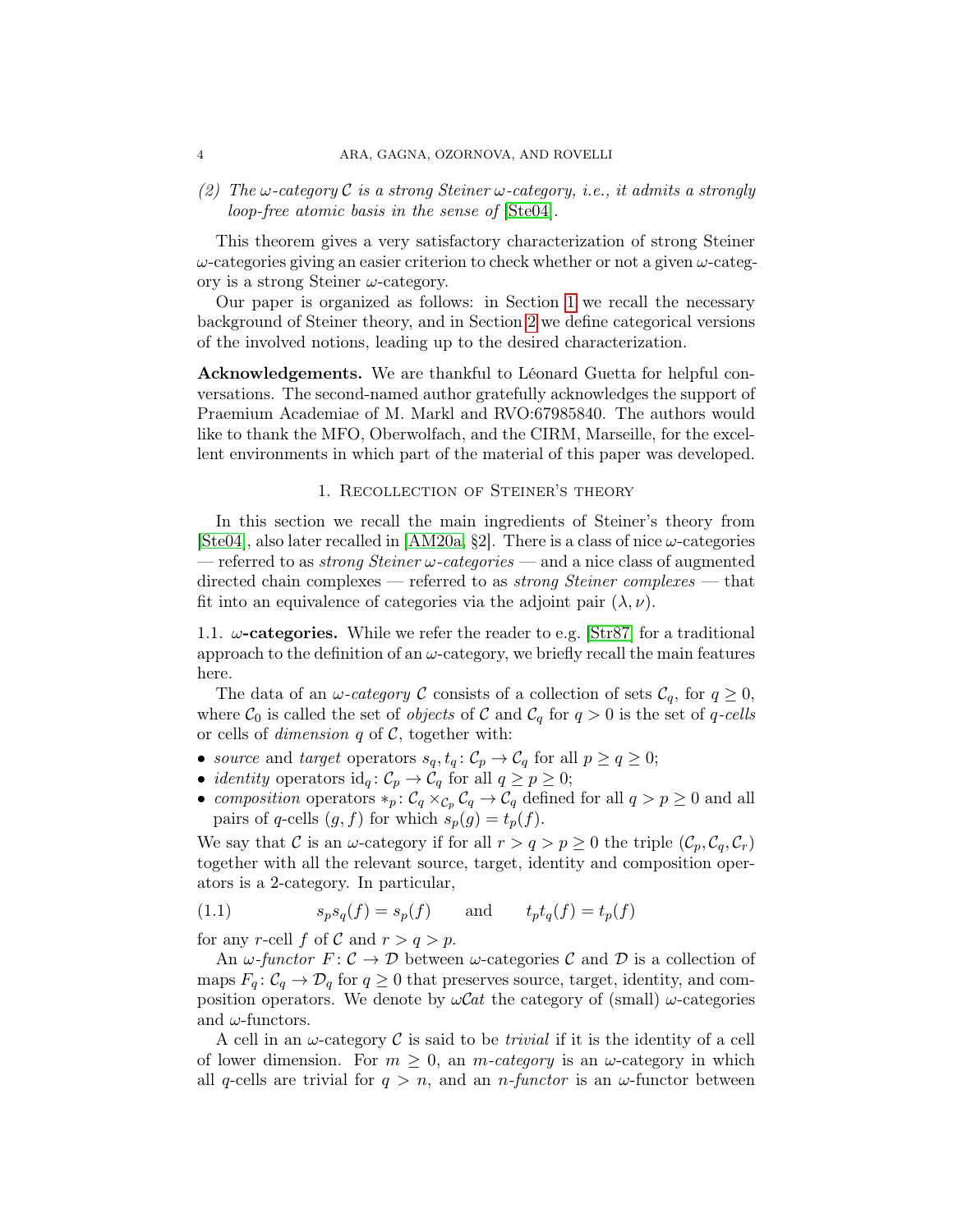n-categories. We denote by  $nCat$  the (full) subcategory of  $\omega Cat$  given by n-categories and n-functors.

<span id="page-6-2"></span>Remark 1.2. For  $n > 0$ , the canonical inclusion  $nCat \hookrightarrow \omega Cat$  admits a right adjoint  $\varpi_n : \omega\mathcal{C}at \to n\mathcal{C}at$ , which produces an n-category  $\varpi_n\mathcal{C}$  by forgetting all non-trivial q-cells of C for  $q > n$  and does not change the underlying n-category of  $\mathcal C$ . This functor is called the *n*-truncation functor and treated e.g. in [\[AM20a,](#page-26-16) §1.2].

The *n*-cells of an  $\omega$ -category are corepresented by the *n*-disk  $\omega$ -category:

<span id="page-6-1"></span>*Example 1.3.* For  $n \geq 0$ , the *n-disk*  $\mathcal{D}[n]$  is the *n*-category having exactly one non-trivial *n*-cell  $\varsigma$  and two distinct non-trivial *q*-cells  $s_q(\varsigma)$  and  $t_q(\varsigma)$  for every  $0 \leq q \leq m$ . For the first few values of n, the corresponding disk can be depicted as follows<sup>[1](#page-6-0)</sup>

$$
\mathcal{D}[0] = \boxed{\bullet} \qquad \mathcal{D}[1] = \boxed{\bullet \longrightarrow \bullet}
$$
\n
$$
\mathcal{D}[2] = \boxed{\bullet \bigcirc \bigcirc \bigcirc \bullet \bigcirc \qquad \mathcal{D}[3] = \boxed{\bullet \bigcirc \bigcirc \bigcirc \bullet \bigcirc \bullet}
$$

Similarly, parallel *n*-morphisms are corepresented by the *n*-sphere:

<span id="page-6-3"></span>Example 1.4. For  $n \geq 0$ , the  $(n-1)$ -sphere  $S[n-1]$  is the  $(n-1)$ -truncation  $\overline{\infty}_{n-1}\mathcal{D}[n]$  of the *n*-disk, that is, the  $(n-1)$ -category having exactly two distinct non-trivial q-cells  $s_q(\varsigma)$  and  $t_q(\varsigma)$  for every  $0 \leq q < n$ . For the first few values of  $n$ , the corresponding sphere can be depicted as follows

$$
\mathcal{S}[-1] = \begin{bmatrix} \mathcal{S}[0] = \begin{bmatrix} \bullet & \bullet \end{bmatrix} \\ \mathcal{S}[1] = \begin{bmatrix} \bullet & \bullet \end{bmatrix} & \mathcal{S}[2] = \begin{bmatrix} \bullet & \begin{bmatrix} \bullet & \end{bmatrix} \\ \bullet & \begin{bmatrix} \bullet & \end{bmatrix} \end{bmatrix} \end{bmatrix}
$$

An important family of examples of  $n$ -categories is the collection of objects of Joyal's cell category  $\Theta_n$  [\[Joy97\]](#page-27-5).

*Example* 1.5. For  $n \geq 0$ , the objects of Joyal's category  $\Theta_n$  are *n*-categories describing some "globular pasting schemess". Let us be more specific in low dimension. The only object of the category  $\Theta_0$  is the terminal  $\omega$ -category

$$
[0]=\boxed{\bullet}
$$

and  $\Theta_1$  is the simplex category  $\Delta$  seen as a full subcategory of  $\mathcal{C}at$ , whose generic object is the ordinal category  $[m]$ .

$$
[m] = \bullet \longrightarrow \bullet \longrightarrow \cdots \longrightarrow \bullet
$$

<span id="page-6-0"></span><sup>&</sup>lt;sup>1</sup>In this example and later, when drawing an  $\omega$ -category, we follow the convention that we only draw the generating non-trivial cells, as arrows of the correct dimension pointing from their source to their target.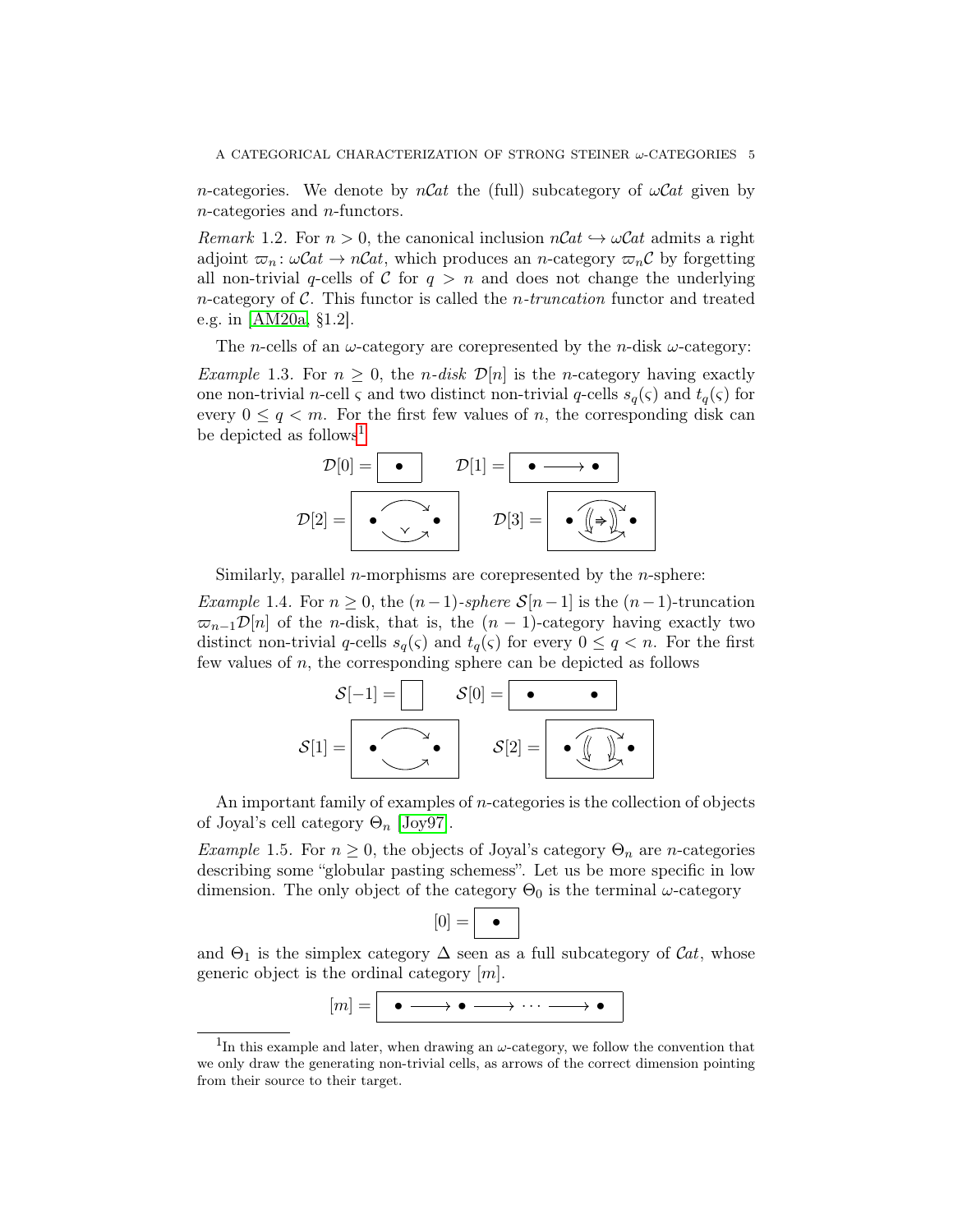The objects of the category  $\Theta_2$  are of the form  $[m|k_1,\ldots,k_m]$ , for  $m\geq 0$ and  $k_i \geq 0$ , where for instance the 2-category [3|2, 0, 1] is (generated by) the following data.



Finally, another important family of examples of n-categories is given by Street's orientals [\[Str87\]](#page-27-0).

<span id="page-7-0"></span>*Example* 1.6. For  $n \geq 0$ , the *n*-th oriental  $\mathcal{O}[n]$  is an *n*-category somehow shaped as an *n*-simplex. For the first few values of  $n$ , the corresponding oriental can be depicted as follows.



For a precise account, we refer the reader to Street's original construction [\[Str87\]](#page-27-0) of  $\mathcal{O}[n]$  or to Steiner's alternative construction [\[Ste07a\]](#page-27-11).

1.2. Augmented directed chain complexes. By a *chain complex C* we will always mean an N-graded chain complex of abelian groups with homological indexing, that is, a family  $(C_q)_{q>0}$  of abelian groups, together with maps  $\partial_q: C_{q+1} \to C_q$  satisfying

$$
\partial_q \partial_{q+1} = 0.
$$

Given chain complexes C and  $\overline{C}$ , a chain map or morphism of chain complexes  $\phi: C \to \overline{C}$  consists of a family of homomorphisms  $(\phi_q: C_q \to \overline{C}_q)_{q>0}$ that commutes with the differentials in the sense that

$$
\partial_q \phi_{q+1} = \phi_q \partial_q
$$

for every  $q \geq 0$ .

An *augmented chain complex* is a pair  $(C, \varepsilon)$  of a chain complex C and an augmentation, namely a map  $\varepsilon: C_0 \to \mathbb{Z}$  such that

$$
\varepsilon\partial_0=0.
$$

An *augmented chain map*  $\phi: (C, \varepsilon) \to (\overline{C}, \overline{\varepsilon})$  between augmented chain complexes  $(C, \varepsilon)$  and  $(\overline{C}, \overline{\varepsilon})$  consists of a chain map  $\phi: C \to \overline{C}$  that is moreover compatible with the augmentations, namely such that

$$
\overline{\varepsilon}\phi_0=\varepsilon.
$$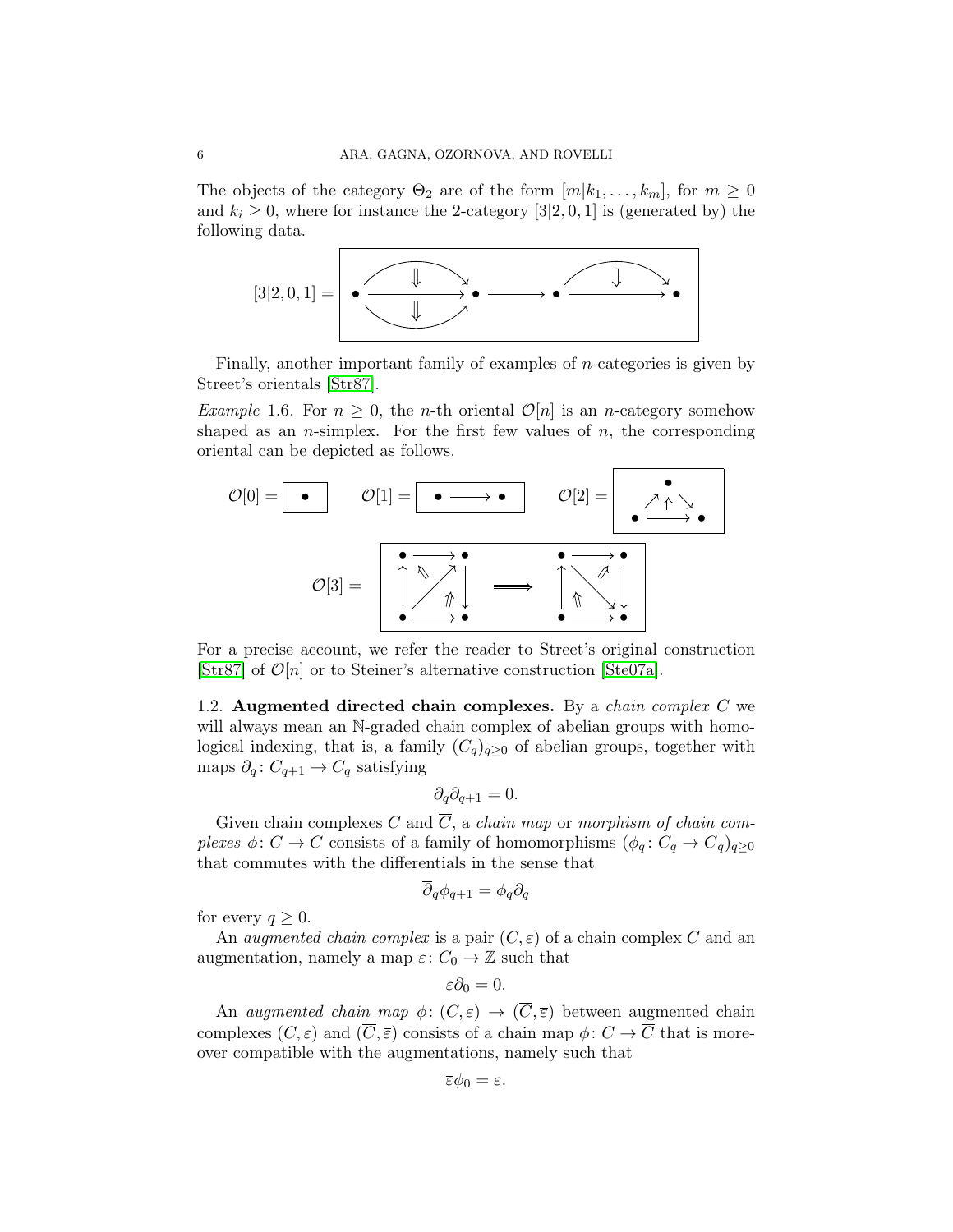Steiner [\[Ste04,](#page-27-10) §2] introduced an enhancement of the structure of an augmented chain complex:

Definition 1.7 ([\[Ste04,](#page-27-10) Def. 2.2]). An augmented directed complex is a triple  $(C, C^+, \varepsilon)$  where  $(C, \varepsilon)$  is an augmented chain complex and  $C^+ = (C_q^+)_{q \geq 0}$ is a collection of commutative monoids, with  $C_q^+$  is a submonoid of  $C_q$  called the *positivity submonoid* of  $C_q$ .

Given augmented directed chain complexes  $(C, C^+, \varepsilon)$  and  $(\overline{C}, \overline{C}^+, \overline{\varepsilon})$ , a morphism of augmented directed chain complexes or augmented directed chain  $map \phi: (C, C^+, \varepsilon) \to (\overline{C}, \overline{C}^+, \overline{\varepsilon})$  is an augmented chain map  $\phi: (C, \varepsilon) \to (\overline{C}, \overline{\varepsilon})$ that moreover preserves the positivity submonoids<sup>[2](#page-8-0)</sup>, namely satisfies

$$
\phi_q(C_q^+) \subseteq \overline{C}_q^+
$$

for all  $q \geq 0$ .

We denote by  $adCh$  the category of augmented directed chain complexes and augmented directed chain maps.

<span id="page-8-1"></span>1.3. Steiner's functors. Steiner [\[Ste04,](#page-27-10) §2] constructed a pair of adjoint functors

$$
\lambda \colon \omega \mathcal{C}at \rightleftarrows ad\mathcal{C}h : \nu.
$$

This means that for any  $\omega$ -category  $\mathcal C$  and any augmented directed chain complex  $C'$  there is a natural bijection

$$
adCh(\lambda \mathcal{C}, C') \cong \omega Cat(\mathcal{C}, \nu C').
$$

To give a bit of context, we recall the basic data of these constructions, borrowing some notations from [\[AM20a,](#page-26-16) §2.4], and refer the reader to the original sources for more details.

For C an augmented directed chain complex, the set of q-cells  $(\nu C)_q$  of the  $\omega$ -category  $\nu C$  for  $q \geq 0$  is the set of tables

$$
x = \begin{pmatrix} x_0^- & \dots & x_{q-1}^- & x_q^- \\ x_0^+ & \dots & x_{q-1}^+ & x_q^+ \end{pmatrix}
$$

such that, for  $\alpha = +, -$  and  $0 \le p \le q$ , the following hold:

(1)  $x_p^{\alpha}$  belongs to  $C_p^+$ ; (2)  $\partial_{p-1}(x_p^{\alpha}) = x_{p-1}^+ - x_{p-1}^-$  for  $0 < p \le q$ ; (3)  $\varepsilon(x_0^\alpha) = 1;$ (4)  $x_q^- = x_q^+$ .

We refer to [\[Ste04,](#page-27-10) Def. 2.8] or to [\[AM20a,](#page-26-16) §2.4] for a full description of the  $ω$ -categorical structure of  $νC$ .

<span id="page-8-0"></span><sup>&</sup>lt;sup>2</sup>The differentials of an augmented directed chain complex *need not* respect the positivity submonoid.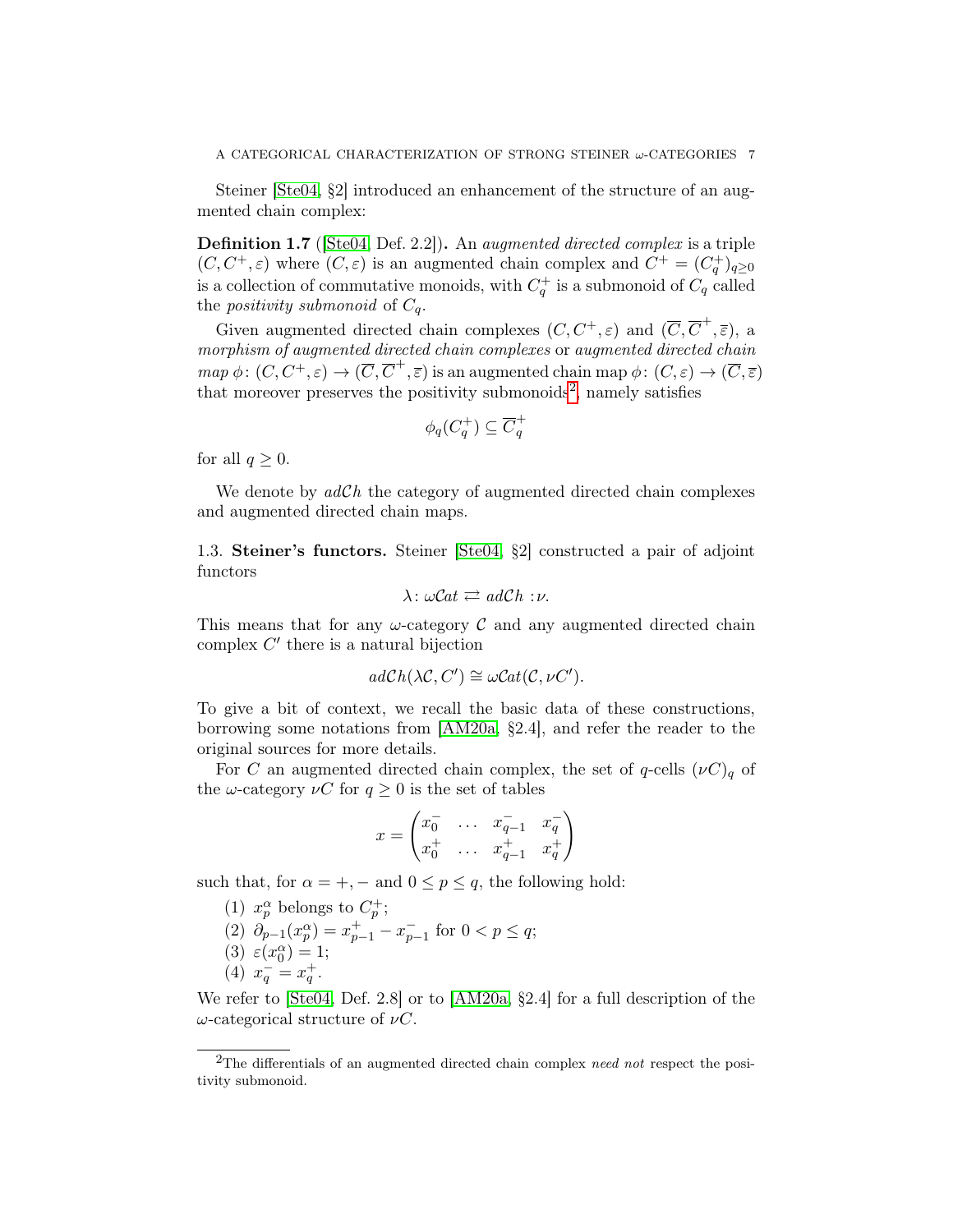For  $\mathcal C$  an  $\omega$ -category, we recall the definition of the augmented directed chain complex  $\lambda \mathcal{C}$  from [\[Ste04,](#page-27-10) Def. 2.4]. For  $q \geq 0$ , the abelian group of q-chains of  $\lambda \mathcal{C}$  is the quotient of  $\mathbb{Z}[\mathcal{C}_q]$  given by

(1.8) 
$$
(\lambda \mathcal{C})_q := \frac{\mathbb{Z}[\mathcal{C}_q]}{\langle [x *_{p} y]_q - [x]_q - [y]_q \mid x, y \in \mathcal{C}_q; p < q \rangle},
$$

where, for z a q-cell of C, we denoted by  $[z]_q$  the corresponding element of  $\mathbb{Z}[\mathcal{C}_q]$ . The positivity submonoid  $(\lambda \mathcal{C})_q^+$  is the submonoid of  $(\lambda \mathcal{C})_q$  generated by the collection of elements  $[f]_q$  for f a q-cell of C. The boundary maps  $\partial_{q-1}$ :  $(\lambda \mathcal{C})_q \to (\lambda \mathcal{C})_{q-1}$  are determined by the condition on generators

$$
\partial_{q-1}([f]_q) := [t_{q-1}(f)]_{q-1} - [s_{q-1}(f)]_{q-1},
$$

where f is in  $C_q$ , and the augmentation map  $\varepsilon: (\lambda C)_0 \to \mathbb{Z}$  by the condition on generators

$$
\varepsilon([x]_0) \coloneqq 1,
$$

where x is in  $\mathcal{C}_0$ .

Let's illustrate a couple of general phenomena about the construction  $\lambda \mathcal{C}$ by exploring an explicit example.

*Example* 1.9. Consider the  $\omega$ -category  $\mathcal{O}[3]$ .

$$
\mathcal{O}[3] = \begin{bmatrix} y & \xrightarrow{g} & z & y & \xrightarrow{g} & z \\ f \uparrow \beta & i & h & \xrightarrow{\Gamma} & f \uparrow \beta & j \\ x & \xrightarrow{k} & w & x & \xrightarrow{k} & w \end{bmatrix} \begin{bmatrix} y & \xrightarrow{g} & z \\ \uparrow y & \searrow & j \\ \uparrow y & \searrow & \downarrow & \downarrow \\ x & \xrightarrow{k} & w & x & \xrightarrow{k} & w \end{bmatrix}
$$

- (1) Although  $[f]_1 \neq 0 \in (\lambda \mathcal{O}[3])_1$ , we have  $[\mathrm{id}_2(f)]_2 = 0 \in (\lambda \mathcal{O}[3])_2$ .
- (2) We have  $[\beta]_2 = [\text{id}_2(h) *_{0} \beta]_2$ .
- (3) We have  $[(id_2(h) *_0 \beta) *_1 \alpha]_2 = [id_2(h)]_2 + [\beta]_2 + [\alpha]_2 = [\beta]_2 + [\alpha]_2.$

The facts discussed in the example are instances of general facts.

<span id="page-9-0"></span>*Remark* 1.10. Let  $\mathcal C$  be an  $\omega$ -category.

- (1) If a q-cell x in C is trivial then the class  $[x]_q$  vanishes in  $(\lambda \mathcal{C})_q$ , as shown in [\[Ste04,](#page-27-10) Proposition 2.5].
- (2) If two q-cells of C differ by a  $(q-1)$ -dimensional whiskering, they represent the same class in  $(\lambda \mathcal{C})_q$ .
- (3) Roughly speaking, in  $\lambda \mathcal{C}$  composition becomes addition.

The functors  $\lambda$  and  $\nu$  do not define equivalences of categories in the treated generality but we'll see in Section [1.6](#page-13-0) that they do induce equivalences of categories when restricted and corestricted to suitable full subcategories.

1.4. Strong Steiner complexes. Amongst all augmented directed chain complexes, Steiner [\[Ste04\]](#page-27-10) identified a class of particularly nice ones, which we refer to as strong Steiner complexes, adopting the terminology from [\[AM20a,](#page-26-16) §2]. This notion builds on a few preliminary definitions and notation, which we briefly recall.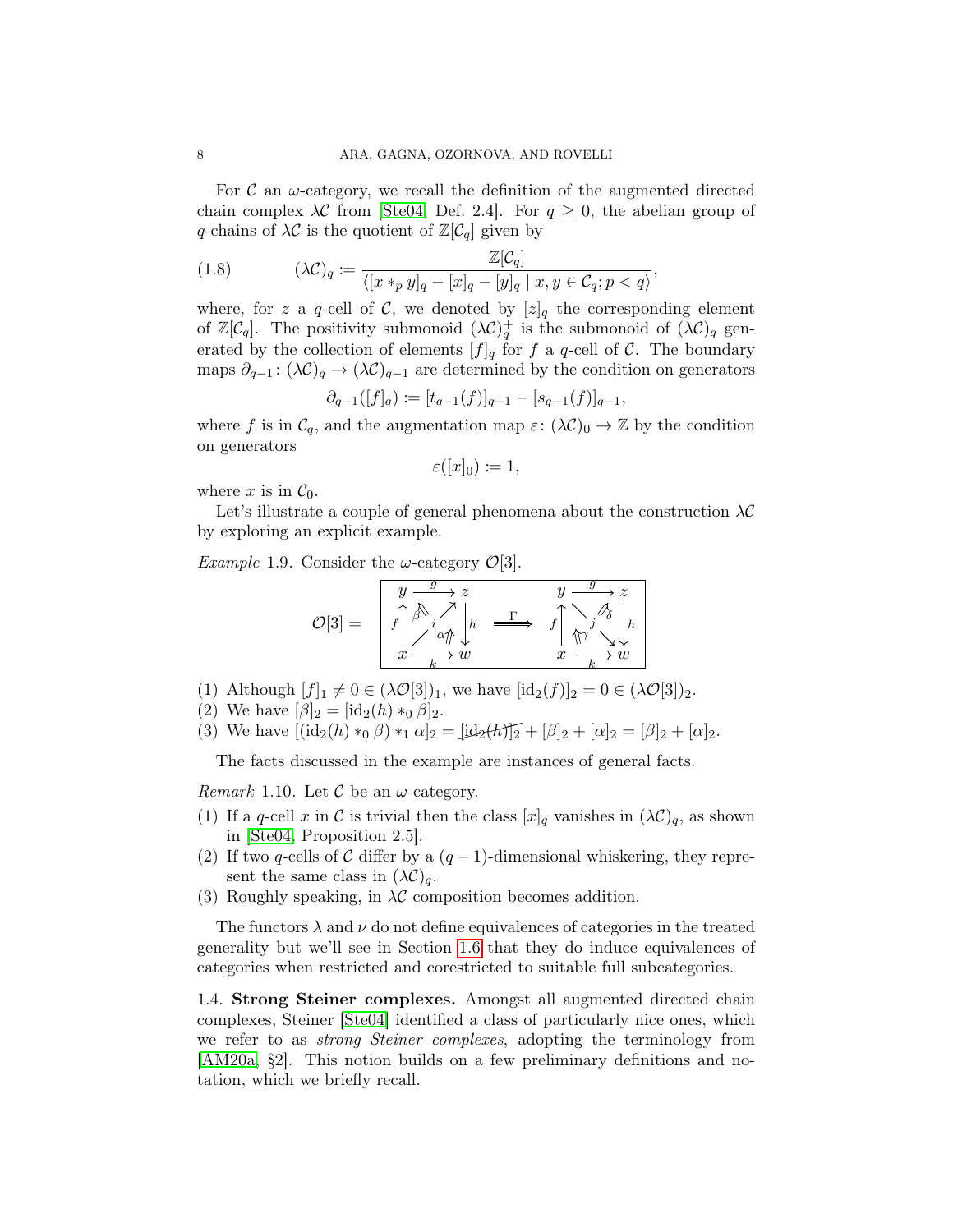**Definition 1.11** ([\[Ste04,](#page-27-10) Definition 3.1]). Let  $(C, C^+, \varepsilon)$  be an augmented directed chain complex, and  $B = (B_q)_{q \geq 0}$  a family of subsets  $B_q \subseteq C_q$ for  $q \geq 0$ . The N-graded set B is a basis for C if for every  $q \geq 0$  the set  $B_q \subseteq C_q$  is

- a basis of the abelian group  $C_q$ , namely  $C_q \cong \mathbb{Z}[B_q]$ , and
- a basis of the commutative monoid  $C_q^+$ , namely  $C_q^+ \cong \mathbb{N}[B_q]$ .

If C has a basis B, then there are inclusions  $B_q \subseteq C_q^+ \subseteq C_q$ .

<span id="page-10-1"></span>**Lemma 1.12** ( $[Ste04, §3]$  $[Ste04, §3]$ ). If an augmented directed chain complex C admits a basis B, then the basis is uniquely determined.

In particular, if  $C$  admits a basis, it makes sense to talk about the basis of C.

The following was introduced in [\[Ste04,](#page-27-10) §2], and also treated in [\[AM20a,](#page-26-16) §2.7].

<span id="page-10-2"></span>**Definition 1.13.** Let  $(C, C^+, \varepsilon)$  be an augmented directed chain complex with basis B. For  $q \geq 0$ , an element c in  $C_q$  has a canonical decomposition

(1.14) 
$$
c = \sum_{b \in B_q} \lambda_b \cdot b, \quad \lambda_b \in \mathbb{Z}.
$$

The positive support and negative support of c are the finite subsets of  $B_q$ given respectively by

<span id="page-10-0"></span>
$$
\mathrm{supp}^+c = \{\lambda_b \mid \lambda_b > 0\} \quad \text{and} \quad \mathrm{supp}^-c = \{\lambda_b \mid \lambda_b < 0\}.
$$

The support supp(c) is the union of the positive and negative support, that is, the set of generators appearing in the linear expansion of  $c$  with respect to the basis  $B_q$ . The *positive part* and *negative part* of c are respectively

$$
c^+ := \sum_{\substack{b \in B_q \\ b \in \text{supp}^+c}} \lambda_b \cdot b \in C_q^+ \quad \text{and} \quad c^- := -\sum_{\substack{b \in B_q \\ b \in \text{supp}^-c}} \lambda_b \cdot b \in C_q^+.
$$

We denote

$$
\partial_{q-1}^+ c \coloneqq (\partial_{q-1}c)^+ \quad \text{and} \quad \partial_{q-1}^- c \coloneqq (\partial_{q-1}c)^-\text{.}
$$

The following symbol keeps track of the iterated positive and negative parts of the boundaries of a chain.

Notation 1.15 ( $[AM20a, §2.8]$  $[AM20a, §2.8]$ ). Let  $(C, C^+, \varepsilon)$  be an augmented directed chain complex. For  $\alpha = +, -$  and  $c \in C_q$ , the symbol  $\langle c \rangle_p^{\alpha}$  is defined inductively on  $p = q, \ldots, 0$  by

$$
\langle c \rangle_p^{\alpha} := \begin{cases} c & \text{if } p = q \\ \partial_p^{\alpha} (\langle c \rangle_{p+1}^{\alpha}) & \text{if } 0 \le p < q. \end{cases}
$$

**Definition 1.16** ([\[Ste04,](#page-27-10) Definition 3.4]). Let  $(C, C^+, \varepsilon)$  be an augmented directed chain complex with basis  $B = (B_q)_{q \geq 0}$ . The basis B of C is said to be unital if

$$
\varepsilon(\langle c \rangle_0^-) \coloneqq 1 =: \varepsilon(\langle c \rangle_0^+)
$$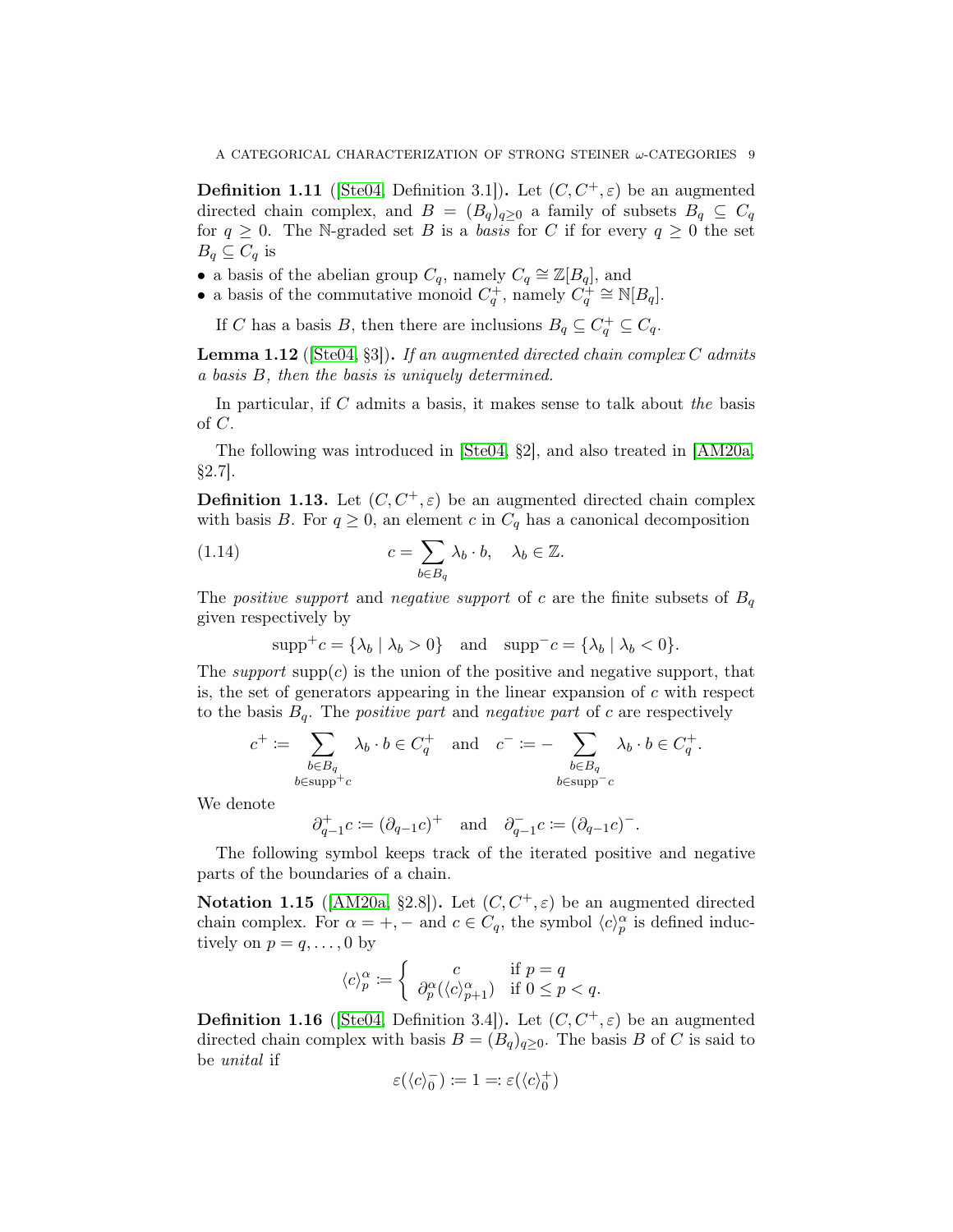for all c in  $B_q$  and  $q \geq 0$ .

<span id="page-11-4"></span>**Notation 1.17** (Ste04, Definition 3.6). Let C be an augmented directed chain complex with basis B. We denote by  $\leq_N$  the preorder relation on  $\coprod_{q\geq 0} B_q$  generated by the condition

$$
a \leq_{\mathbb{N}} b
$$
 if  $a \in B_p$ ,  $b \in B_q$ , and  $\begin{cases} \text{either } a \in \text{supp}(\partial_{q-1}^-(b)) \text{ with } q > 0, \\ \text{or } b \in \text{supp}(\partial_{p-1}^+(a)) \text{ with } p > 0. \end{cases}$ 

<span id="page-11-2"></span>**Definition 1.18** (Ste04, §3.6). Let C be an augmented directed chain complex with a unital basis. If the preorder relation  $\leq_N$  is a partial order, we say that  $C$  admits a *strongly loop-free unital basis*.

The following notion plays a key role in Steiner's theory [\[Ste04,](#page-27-10) §§4-5] and hence was given a name in [\[AM20a,](#page-26-16) Ch. 2].

Definition 1.19 ([\[AM20a,](#page-26-16) §2.15]). An augmented directed chain complex with a strongly loop-free unital basis is a *strong Steiner complex*.

1.5. Strong Steiner  $\omega$ -categories. Steiner [\[Ste04\]](#page-27-10) also identified which  $\omega$ -categories correspond, in a precise sense, to strong Steiner complexes via the adjunction  $(\lambda, \nu)$ . Following [\[AM20a,](#page-26-16) §2], we'll refer to these  $\omega$ -categories as strong Steiner ω-categories.

**Definition 1.20** (Ste04, Definition 4.1). Let C be an  $\omega$ -category, and E a set of cells in C. We say that the subset E of the cells of C composition*generates*  $\mathcal C$  if the smallest subset containing  $E$  and closed under composites and identities is the set of all cells of  $\mathcal{C}$ .

In particular, if E composition-generates  $\mathcal{C}$ , then E must contain all the objects of  $\mathcal C$  and every cell of  $\mathcal C$  can be written as a finite composition of cells of E or iterated identities of cells of E.

<span id="page-11-0"></span>**Definition 1.21** (Ste04, Definition 4.4). Let C be an  $\omega$ -category, and E a subset of the cells of C which composition-generates C. We say that the subset E of the cells of C is a basis for C if for every  $q \geq 0$ :

- the assignment  $e \mapsto [e]_q$  defines a bijection between  $E \cap C_q$  and the set  $[E \cap C_q] \coloneqq \{[e]_q \in (\lambda \mathcal{C})_q \mid e \in E \cap C\};$
- the set  $[E \cap C_q]$  is a basis of the abelian group  $(\lambda C)_q$ , namely we have  $(\lambda \mathcal{C})_q \cong \mathbb{Z}[E \cap C_q];$  and
- the set  $[E \cap C_q]$  is a basis of the monoid  $(\lambda C)^+_q$ , namely  $(\lambda C)^+_q \cong \mathbb{N}[E \cap C_q]$ .

<span id="page-11-1"></span>Remark 1.22. If E is a basis for C, then for any q-cell f of C the coefficients  $\lambda_b \in \mathbb{Z}$  occurring in the decomposition [\(1.14\)](#page-10-0) of  $[f]_q$  into elements of the basis  $[E]$ ,

$$
[f]_q = \sum_{b \in E \cap C_q} \lambda_b \cdot [b]_q,
$$

are all non-negative, i.e., we have  $\lambda_b \geq 0$ .

<span id="page-11-3"></span>The following proposition allows us to speak of the basis of an  $\omega$ -category.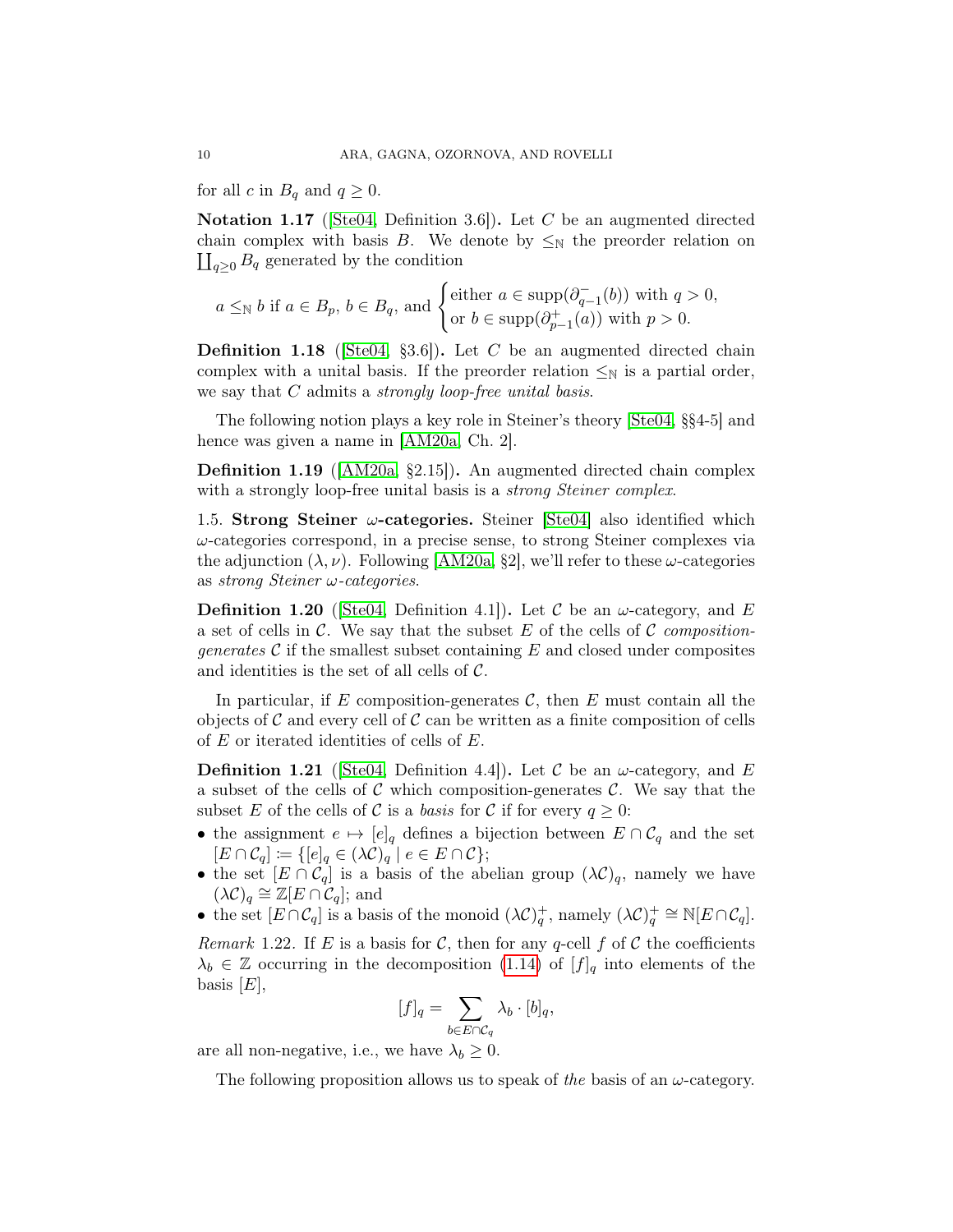# **Proposition 1.23.** If an  $\omega$ -category admits a basis E, then E is uniquely determined.

*Proof.* Let C be an  $\omega$ -category and let E, E' be two bases for C. In particular we know that  $[E]$  and  $[E']$  are bases of  $\lambda \mathcal{C}$ , and are therefore equal by Lemma [1.12.](#page-10-1) In particular, from the definition of basis we obtain a bijection  $E\cap \mathcal{C}_q\cong [E\cap \mathcal{C}_q]=[E'\cap \mathcal{C}_q]\cong E'\cap \mathcal{C}_q.$ 

In order to prove that  $E' \subseteq E$ , we assume for contradiction that  $E' \nsubseteq E$ . Let a' be a cell in  $E' \setminus E$  of minimal dimension  $q \geq 0$ , and let a be the unique q-cell in E corresponding to a' via the bijection  $E \cap C_q \cong E' \cap C_q$ . Namely, a is the unique q-cell in E such that  $[a]_q = [a']_q$ . Since both E and E' composition-generate C, all objects of C must belong to E and E', and so  $q > 0$ . Given that E composition-generates C, there is an expression for  $a'$  as a composite of trivial q-cells in E and exactly k occurrences in total of non-trivial (not necessarily distinct) q-cells in E for some  $k \geq 0$ , say  $a_1, \ldots, a_k$ . We then obtain in  $(\lambda \mathcal{C})_q$  two expressions of  $[a']_q$  in terms of elements of  $[E \cap C_q]$ :

$$
[a]_q = [a']_q = [a_1]_q + \cdots + [a_k]_q.
$$

Since  $[E \cap C_q]$  is a basis of  $(\lambda C)_q$ , the expression [\(1.14\)](#page-10-0) for  $[a']_q$  in terms of elements of  $[E \cap C_q]$  is unique, and the only possibility is that  $k = 1$ and  $a_1 = a$ . This means that a' is a composite of (exactly one occurrence of) a with other trivial  $q$ -cells in E. With a symmetric argument, we also deduce that  $a$  is a composite of (exactly one occurrence of)  $a'$  with other trivial q-cells in  $E'$ .

We can thus substitute the expression for  $a'$  into the expression for  $a$  and obtain an expression for a as a composite of (exactly one occurrence of) a and other trivial q-cells of C. Let  $0 < p < q$  be maximal such that c is a non-trivial p-cell for which  $id_q(c)$  occurs in the expression of a mentioned above. By taking  $s_p$ , we obtain an expression of  $s_p(a)$  as a composite involving at least one occurrence of  $s_p(a)$ , at least one occurrence of c and possibly other p-cells. This leads to an expression of  $[s_p(a)]_p$  as a positive integer linear combination involving at least one occurrence of  $[s_p(a)]_p$ , at least one occurrence of  $[c]_p$ and possibly the *p*-classes of other *p*-cells. By cancelling  $[s_p(a)]$  on both sides, and using Remark [1.22,](#page-11-1) we obtain a positive non-trivial linear combination of elements in  $[E \cap C_p]$  which vanishes in  $(\lambda C)_p$ , contradicting the fact that  $[E \cap C_p]$  is a basis for the abelian group  $(\lambda C)_p$ .

<span id="page-12-1"></span>**Definition 1.24** (Ste04, Definition 4.5(i)). Let E be the basis of an  $\omega$ -category C. The basis E is said to be *atomic* if, for every  $q > 0$ , every q-cell y of E and every  $0 \leq p < q$ , we have

$$
supp([s_p(y)]_p) \cap supp([t_p(y)]_p) = \emptyset.
$$

<span id="page-12-2"></span><span id="page-12-0"></span>**Proposition 1.25** ([\[Ste04,](#page-27-10) Proposition 4.6]). If C is an  $\omega$ -category with atomic basis E, then the basis of the augmented directed chain complex  $\lambda \mathcal{C}$ associated to C is unital.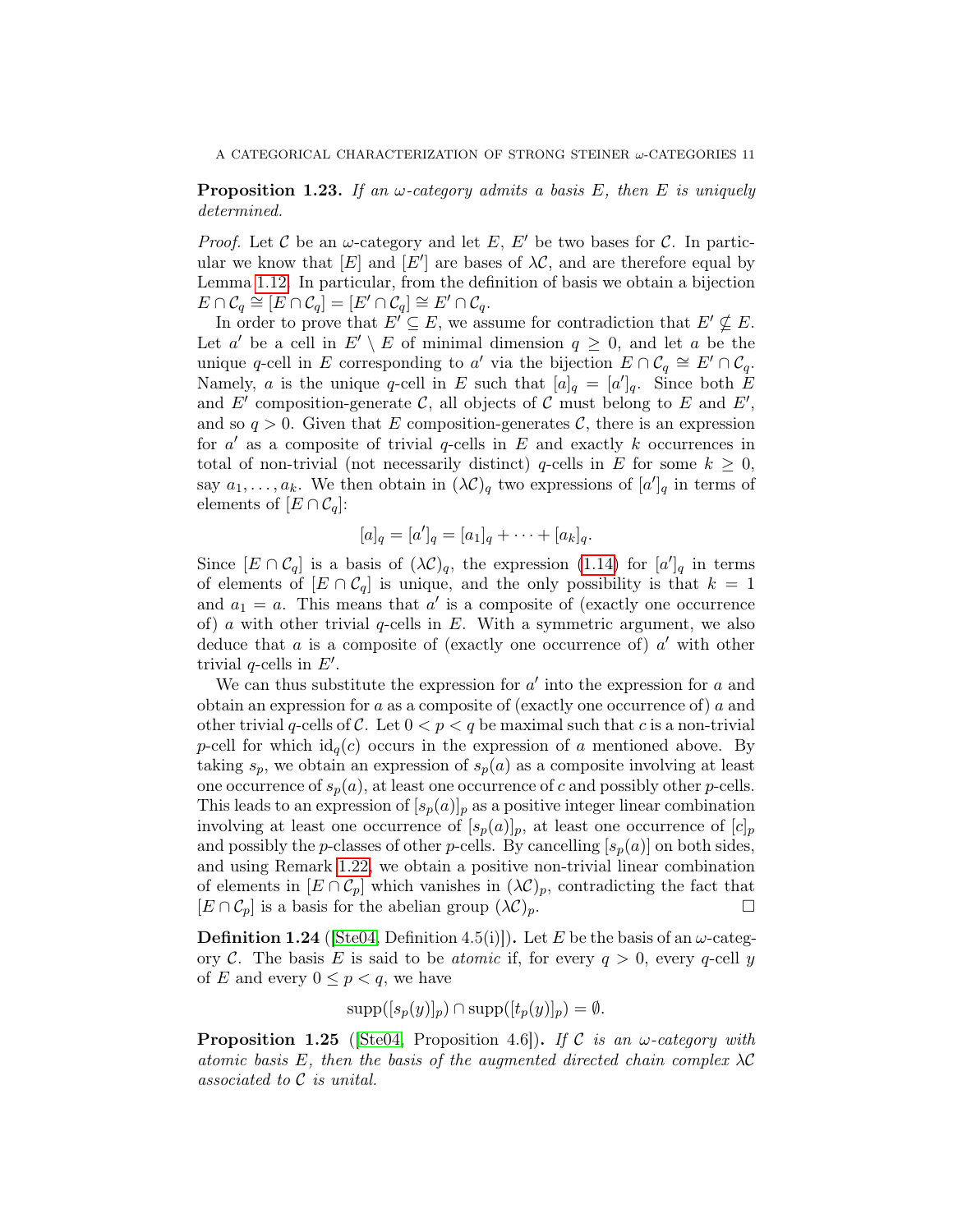**Definition 1.26** (Ste04, Definition 4.5(ii)]). Let E be the basis of an  $ω$ -category C. The basis E is said to be *strongly loop-free* if the basis of the augmented directed chain complex  $\lambda \mathcal{C}$  is strongly loop-free in the sense of Definition [1.18.](#page-11-2)

<span id="page-13-2"></span>**Definition 1.27.** An  $\omega$ -category C is a *strong Steiner*  $\omega$ -category if it admits an atomic and strongly loop-free basis.[3](#page-13-1)

More generally, all  $\omega$ -categories discussed in Examples [1.3](#page-6-1) to [1.6](#page-7-0) are strong Steiner  $\omega$ -categories. For more details we refer the reader to [\[Ste04,](#page-27-10) Exam-ple 3.8] for orientals, and to [\[Ste07b\]](#page-27-16) for the case of elements of  $\Theta_n$ .

The reader shall notice that the conditions that define strong Steiner  $\omega$ -categories make use of the associated augmented directed chain complex functor  $\lambda$  from Section [1.3.](#page-8-1) The purpose of our paper is to give an intrinsic characterization of strong Steiner  $\omega$ -categories, proved as Theorem [2.30,](#page-25-0) that in particular does not rely on the functor  $\lambda$ .

<span id="page-13-0"></span>1.6. Steiner's Theorem. We can now recall the core result of Steiner's theory, which asserts a correspondence between strong Steiner  $\omega$ -categories and strong Steiner complexes.

<span id="page-13-3"></span>**Theorem 1.28** (Ste04, §5)). Let  $\mathcal{C}, \mathcal{C}'$  be  $\omega$ -categories, and  $C, C'$  augmented directed chain complexes.

- (1) The complex C is a strong Steiner complex if and only if  $\nu C$  is a strong Steiner ω-category.
- (2) The w-category C is a strong Steiner w-category if and only if  $\lambda$ C is a strong Steiner complex.
- (3) If C and C' are strong Steiner complexes, then  $\nu$  induces a natural bijection

$$
adCh(C, C') \cong \omega Cat(\nu C, \nu C').
$$

(4) If C and C' are strong Steiner w-categories, then  $\lambda$  induces a natural bijection

$$
\omega Cat(\mathcal{C}, \mathcal{C}') \cong adCh(\lambda \mathcal{C}, \lambda \mathcal{C}').
$$

This means that the adjunction  $\lambda$ :  $\omega$ Cat  $\rightleftarrows adCh : \nu$  restricts to an equivalence of categories

(1.29)  $\lambda$ : {C strong Steiner ω-category}  $\simeq$  {C strong Steiner complex} :  $\nu$ 

between the full subcategory of strong Steiner  $\omega$ -categories and the full subcategory of strong Steiner complexes. Given a strong Steiner  $\omega$ -category  $\mathcal{C}$ , it is then justified to regard the augmented directed chain complex  $C = \lambda C$ as an algebraic model of C.

<span id="page-13-1"></span><sup>&</sup>lt;sup>3</sup>Maltsiniotis and the first author in [\[AM20a,](#page-26-16) §2.15] define a *strong Steiner*  $\omega$ -category to be any  $\omega$ -category in the essential image of strong Steiner complexes under  $\nu$ . In virtue of [\[Ste04,](#page-27-10) Theorem 5.11], this is equivalent to being a strong Steiner  $\omega$ -category in the sense of Definition [1.27.](#page-13-2)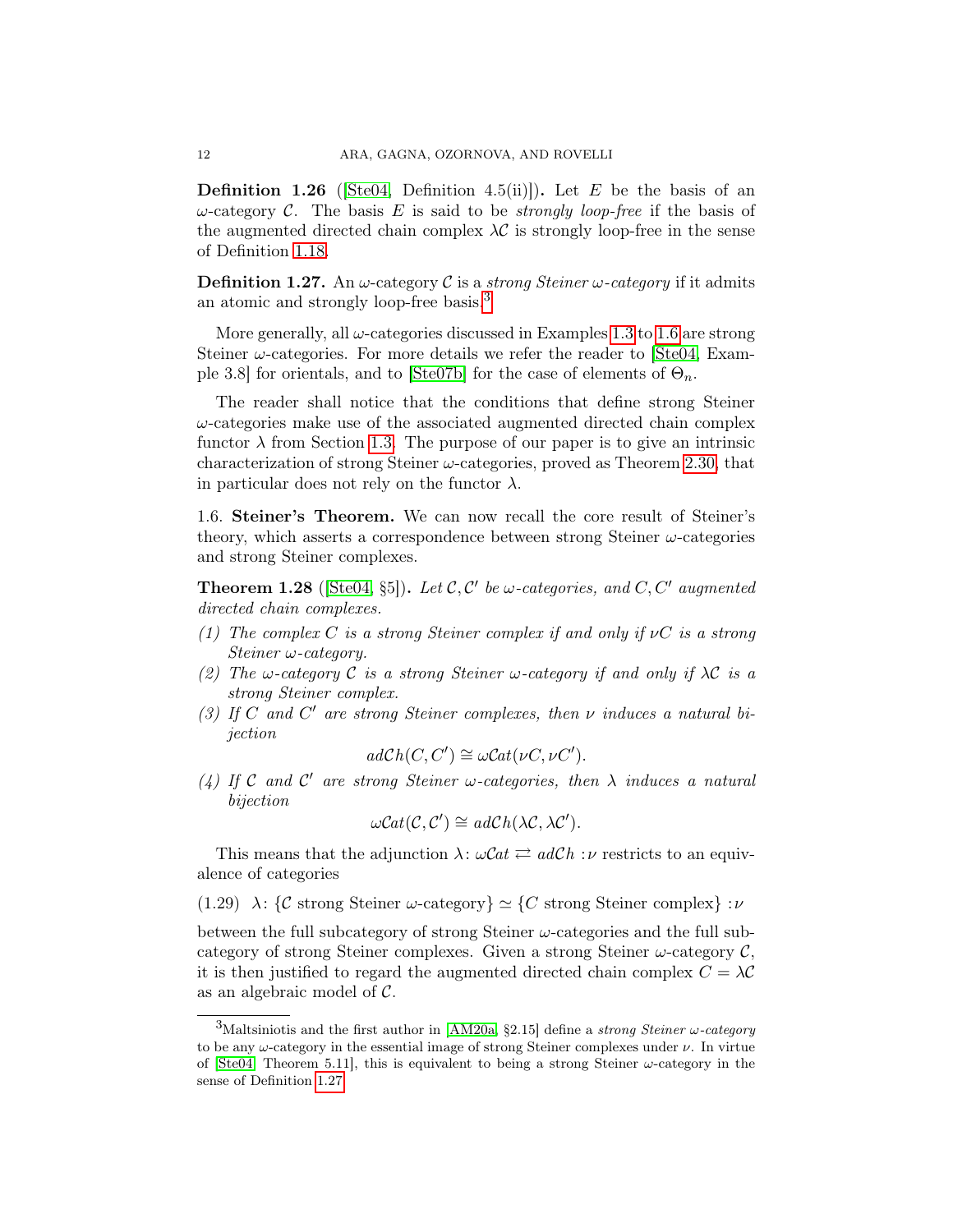#### 2. A CATEGORICAL TAKE ON STRONG STEINER  $\omega$ -CATEGORIES

<span id="page-14-0"></span>The goal of this section is to characterize strong Steiner  $\omega$ -categories using categorical — rather than algebraic — terms, culminating in Theorem [2.30.](#page-25-0)

2.1. A categorical take on bases of  $\omega$ -categories. We now discuss an established notion of freeness for an  $\omega$ -category. It was introduced independently by Street [\[Str87,](#page-27-0) §4] under the name of computad, and by Burroni under the name of polygraph [\[Bur93,](#page-26-12) §1.3].

Recall that we denote by  $\varpi_n : \omega\mathcal{C}at \to m\mathcal{C}at$  the truncation functor from Remark [1.2,](#page-6-2) by  $\mathcal{D}[n]$  the *n*-disk from Example [1.3,](#page-6-1) and by  $\mathcal{S}[n-1]$  the  $(n-1)$ -sphere  $\varpi_{n-1}\mathcal{D}[n]$  from Example [1.4.](#page-6-3) Given an  $\omega$ -category C and a set of cells E, for any  $n > 0$  one can consider a commutative square of the following form.

<span id="page-14-1"></span>(2.1) 
$$
\coprod_{E \cap C_n} S[n-1] \longrightarrow \varpi_{n-1}C
$$

$$
\downarrow \qquad \qquad \downarrow
$$

$$
\coprod_{E \cap C_n} \mathcal{D}[n] \longrightarrow \varpi_nC
$$

Here, the vertical maps are the canonical inclusions, the horizontal component  $\mathcal{D}[n] \to \varpi_n \mathcal{C}$  corresponding to  $f \in E \cap \mathcal{C}_n$  is f, and the horizontal component  $S[n-1] \to \varpi_{n-1}C$  corresponding to  $f \in E \cap C_n$  is the  $(n-1)$ -dimensional boundary of f.

<span id="page-14-2"></span>**Definition 2.2.** Let C be an  $\omega$ -category and E a set of cells of C. We say that E is a polygraphic basis of C, or that C is freely generated by E, if we have that  $C_0 \subseteq E$  and for any  $n > 0$  the commutative square [\(2.1\)](#page-14-1) expresses the  $\omega$ -category  $\varpi_nC$  as a pushout of  $\omega$ -categories.

Roughly speaking, the condition that  $\mathcal C$  be freely generated by a polygraphic basis E requests that the *n*-dimensional cells of  $\mathcal C$  are freely generated by the cells in  $E \cap C_n$ , which are attached along their boundary on  $\varpi_{n-1}C$ .

<span id="page-14-3"></span>**Proposition 2.3** ([\[AM20a,](#page-26-16) Proposition 1.5]). If an  $\omega$ -category C is freely generated by a polygraphic basis  $E$ , then  $E$  composition-generates  $\mathcal{C}$ .

While it may seem like there could be different choices of polygraphic bases E that freely generate  $\mathcal{C}$ , the following proposition identifies an intrinsic property in terms of the categorical structure of  $C$  that characterizes the cells of C that belong to E. This discussion is treated e.g. in [\[Mak05,](#page-27-17)  $\S5$ ] and [\[Hen19,](#page-27-18) §1.2.3].

**Proposition 2.4.** If an  $\omega$ -category is freely generated by a polygraphic basis E, the set E is given precisely by all non-trivial cells of  $\mathcal C$  that are indecomposable, i.e., that can only be factored by using trivial cells.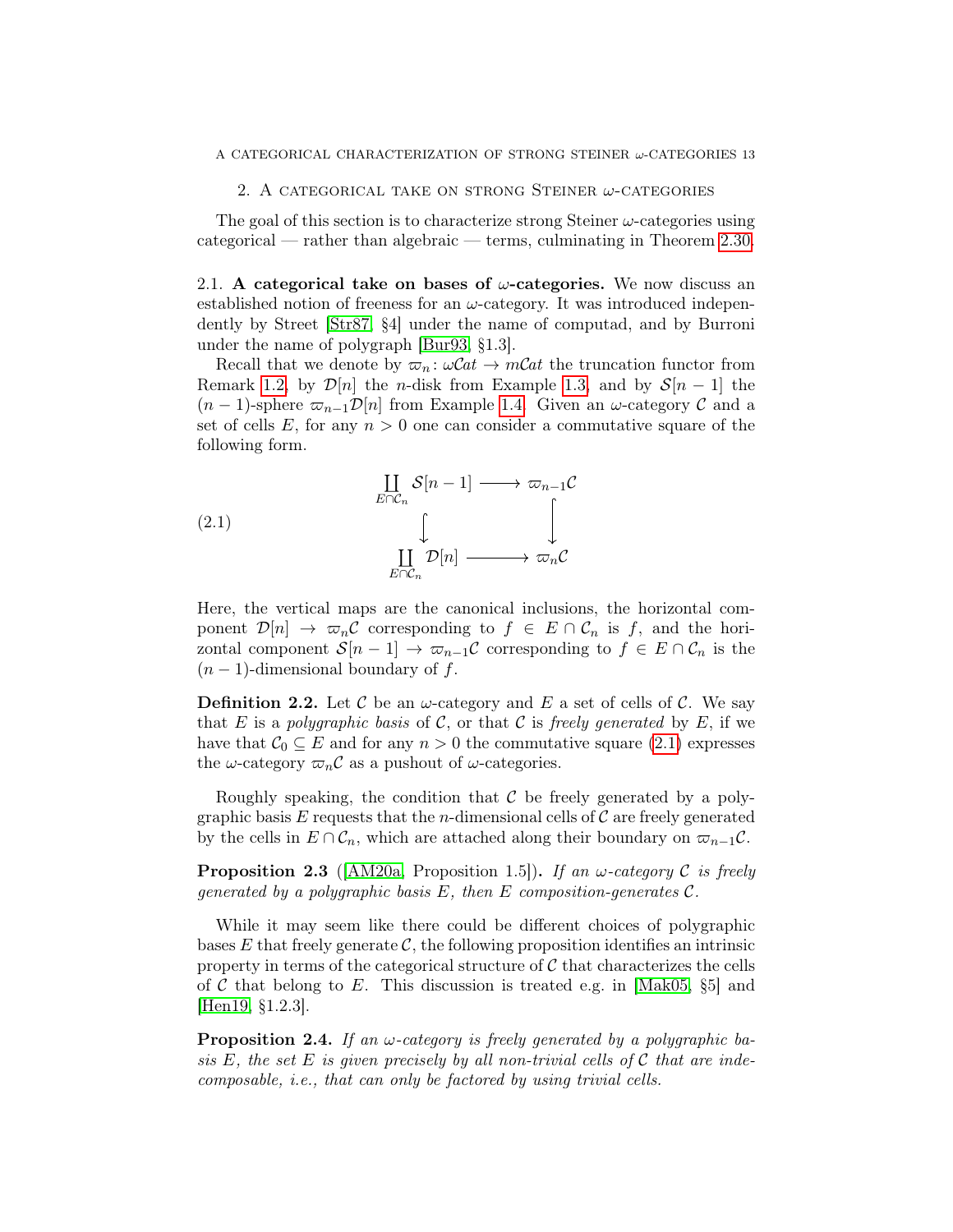In particular, if C is freely generated by a polygraphic basis  $E$ , then the set  $E$  is uniquely determined, and it makes sense to talk about the polygraphic basis that generates  $\mathcal{C}$ . Notice that the uniqueness of the polygraphic basis will also be a consequence of Proposition [2.5](#page-15-0) together with Proposition [1.23.](#page-11-3)

All examples from Examples [1.3](#page-6-1) to [1.6](#page-7-0) are freely generated, with the evident polygraphic bases.

One may regard Definition [1.21](#page-11-0) as a freeness condition that competes with Steiner's requirement of the existence of a basis (see Definition [2.2\)](#page-14-2). While the two viewpoints are undoubtedly related, the two notions are not equivalent. On the one hand, one implication always holds.

<span id="page-15-0"></span>**Proposition 2.5.** If an  $\omega$ -category C is freely generated by a polygraphic basis  $E$ , then  $E$  is a basis of  $\mathcal{C}$ .

The main ingredients to prove the proposition are already treated as [\[Hen18,](#page-26-10) Proposition 4.2.4].

*Proof.* To start with, the set of cells E composition-generates  $\mathcal C$  by Proposi-tion [2.3.](#page-14-3) Now the  $\omega$ -category C is the colimit of the tower

$$
\varpi_0{\mathcal C}\to\varpi_1{\mathcal C}\to\cdots\to\varpi_q{\mathcal C}\to\cdots
$$

so, by applying the left adjoint functor  $\lambda$  (from Section [1.3\)](#page-8-1), we obtain that  $\lambda \mathcal{C}$  is the colimit of the tower

$$
\lambda \varpi_0 C \to \lambda \varpi_1 C \to \cdots \to \lambda \varpi_q C \to \cdots
$$

We consider the truncation operator  $\varpi_q$ :  $adCh \to adCh$ , which assigns to each augmented directed chain complex a new one that is trivial in degree higher than  $q$ , and can be found in  $[AM20a, Chapter 2]$  $[AM20a, Chapter 2]$  under the notation  $\tau_{\leq q}^{\rm b}$ . By [\[AM20a,](#page-26-16) Proposition 2.22], this chain complex truncation operator  $\overline{\omega}_q$  commutes with the linearization functor  $\lambda$ , namely  $\lambda \overline{\omega}_q C \cong \overline{\omega}_q \lambda C$ . Then, since  $\varpi_{q}C$  is characterized by the pushout [\(2.1\)](#page-14-1), we obtain that the following pushout of augmented directed chain complexes.



By taking the group of  $q$ -chains, we obtain the pushout of abelian groups.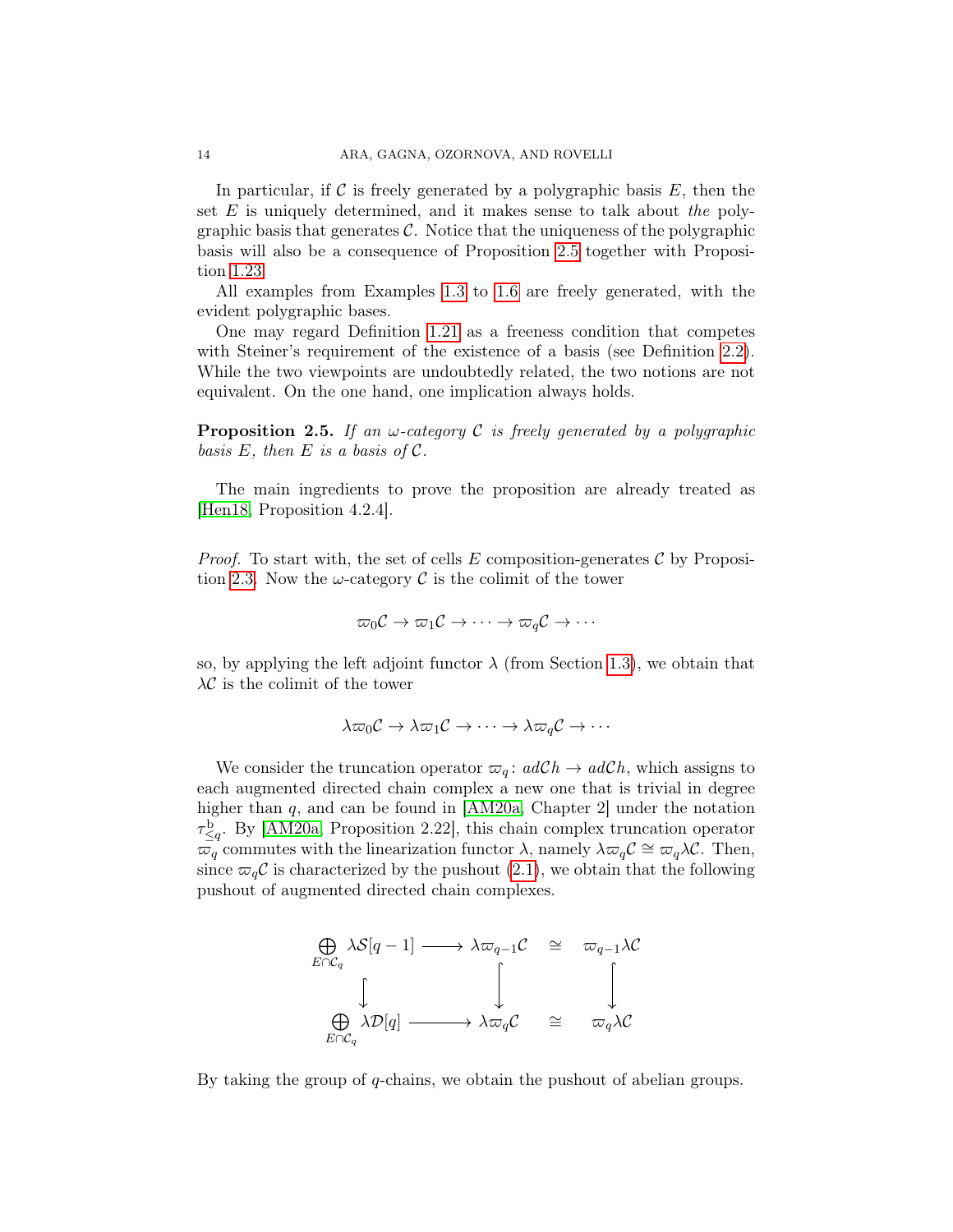

In particular, we obtain the isomorphism of abelian groups:

$$
(\lambda \mathcal{C})_q \cong (\varpi_q \lambda \mathcal{C})_q \cong \bigoplus_{x \in E \cap \mathcal{C}_q} (\lambda \mathcal{D}[q])_q \cong \bigoplus_{x \in E \cap \mathcal{C}_q} \mathbb{Z}[x] \cong \mathbb{Z}[E \cap \mathcal{C}_q].
$$

Moreover, by inspection we see that this isomorphism restricts to a bijection

$$
(\lambda \mathcal{C})_q^+ \cong \mathbb{N}[E \cap \mathcal{C}_q],
$$

and the assignment  $e \mapsto [e]_q$  defines a bijection between  $E \cap C_q$  and the set  $[E \cap C_q] \coloneqq \{[e]_q \in (\lambda C)_q \mid e \in E \cap C_q\}.$ 

On the other hand, the following example will be used to show that, perhaps counter-intuitively, not every  $\omega$ -category with basis is freely generated by a polygraphic basis.

<span id="page-16-0"></span>*Example* 2.6. Let  $\mathcal A$  be the 3-category considered by Forest in [\[For19,](#page-26-20) §1.4], which is generated by the data



together with the following 3-cells.



It is shown in loc. cit. that the 3-category  $A$  has two distinct parallel 3-cells  $H_1$  and  $H_2$  that are defined as different compositions involving the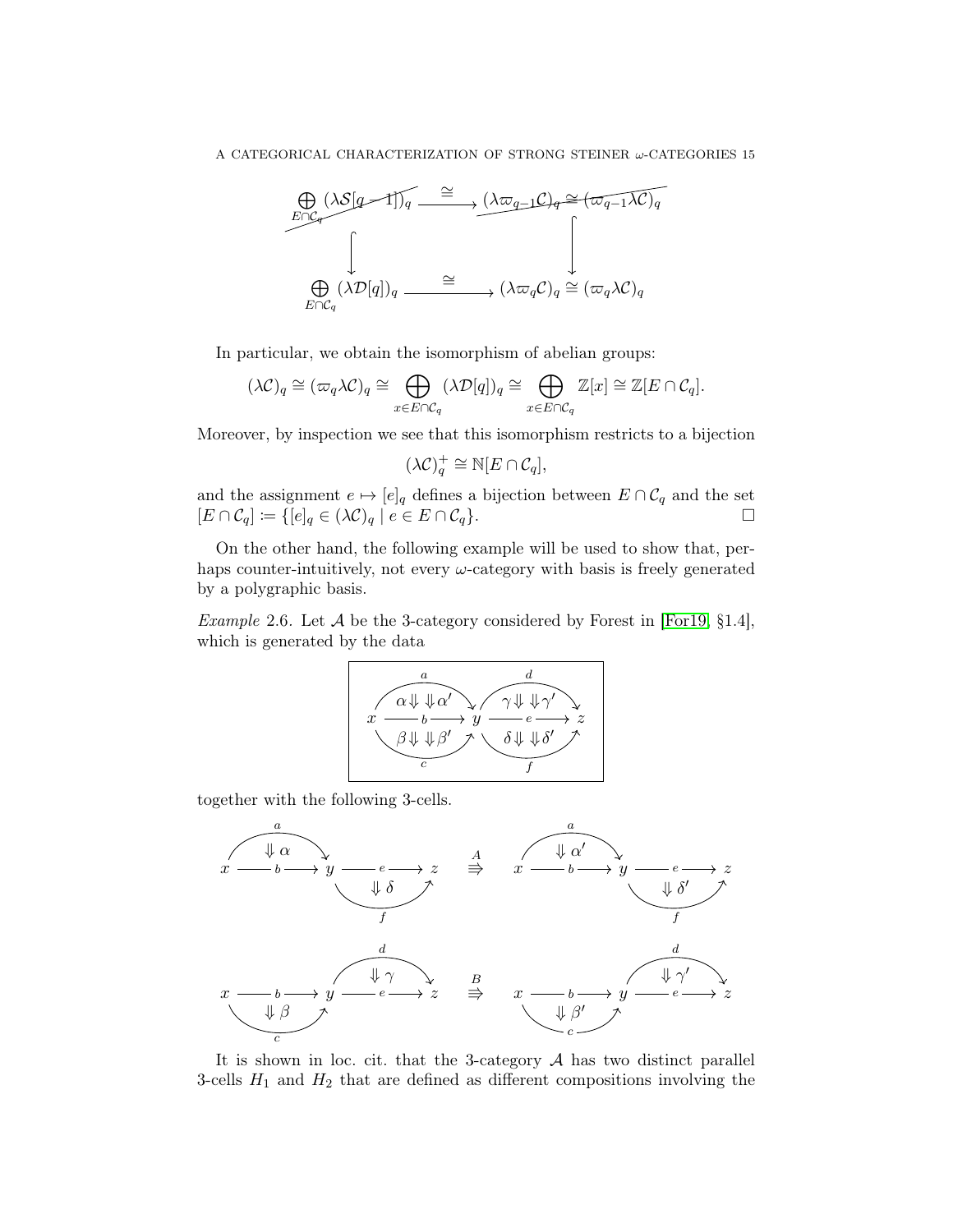same 3-cells of the basis:

$$
H_1 := ((a*_0 \gamma) *_1 A *_1 (\beta *_0 f)) *_2 ((\alpha' *_0 d) *_1 B *_1 (c *_0 \delta'))
$$

and

$$
H_2 := ((\alpha *_{0} d) *_{1} B *_{1} (c *_{0} \delta)) *_{2} ((a *_{0} \gamma') *_{1} A *_{1} (\beta' *_{0} f)).
$$

Notice that we have  $[H_1]_3 = [H_2]_3 = [A]_3 + [B]_3$  in  $(\lambda \mathcal{A})_3$ . Let  $\mathcal{B}$  be the 3-category obtained by identifying the two cells  $H_1$  and  $H_2$ , namely defined by the following pushout, in which the left vertical map is the folding map of  $\mathcal{D}[3]$ .



It turns out that  $\beta$  is a counter-example to the converse implication of Proposition [2.5.](#page-15-0)

**Proposition 2.7.** The 3-category  $\beta$  from Example [2.6](#page-16-0) has the following properties:

 $(1)$  B admits the basis

$$
E := \{x, y, z, a, b, c, d, e, f, \alpha, \alpha', \beta, \beta', \gamma, \gamma', \delta, \delta', A, B\};
$$

(2) B is not freely generated by a polygraphic basis.

We shall give a quick sketch of this fact, since providing a full proof is beyond the scope of this work.

Sketch of the proof. We start by proving (1). The 3-category  $A$  is by definition freely generated by a polygraphic basis, and by Proposition [2.5](#page-15-0) we know that A admits a basis. Moreover, the canonical map  $A \rightarrow B$  induces isomorphisms

$$
(\lambda \mathcal{A})_q \cong (\lambda \mathcal{B})_q \cong \begin{cases} \mathbb{Z}[x, y, z] & q = 0, \\ \mathbb{Z}[a, b, c, d, e, f] & q = 1, \\ \mathbb{Z}[\alpha, \alpha', \beta, \beta', \gamma, \gamma', \delta, \delta'] & q = 2, \\ 0 & q \ge 4. \end{cases}
$$

Since the classes  $[H_1]_3$  and  $[H_2]_3$  are equal in  $(\lambda \mathcal{A})_3$  and the left adjoint functor  $\lambda$  preserves pushouts, the canonical map  $\mathcal{A} \to \mathcal{B}$  also induces an isomorphism

$$
(\lambda \mathcal{A})_3 \cong (\lambda \mathcal{B})_3 \cong \mathbb{Z}[A, B].
$$

In particular, the canonical map  $\mathcal{A} \to \mathcal{B}$  induces isomorphisms  $(\lambda \mathcal{A})_q \cong (\lambda \mathcal{B})_q$ for any  $q \geq 0$ , and so  $\beta$  admits a basis since  $\mathcal A$  does.

For  $(2)$ , we observe that, if  $\beta$  were freely generated by a polygraphic basis, then, since  $A$  and  $B$  have the same indecomposable cells, they both would be freely generated by the same set of cells

$$
E = \{x, y, z, a, b, c, d, e, f, \alpha, \alpha', \beta, \beta', \gamma, \gamma', \delta, \delta', A, B\}.
$$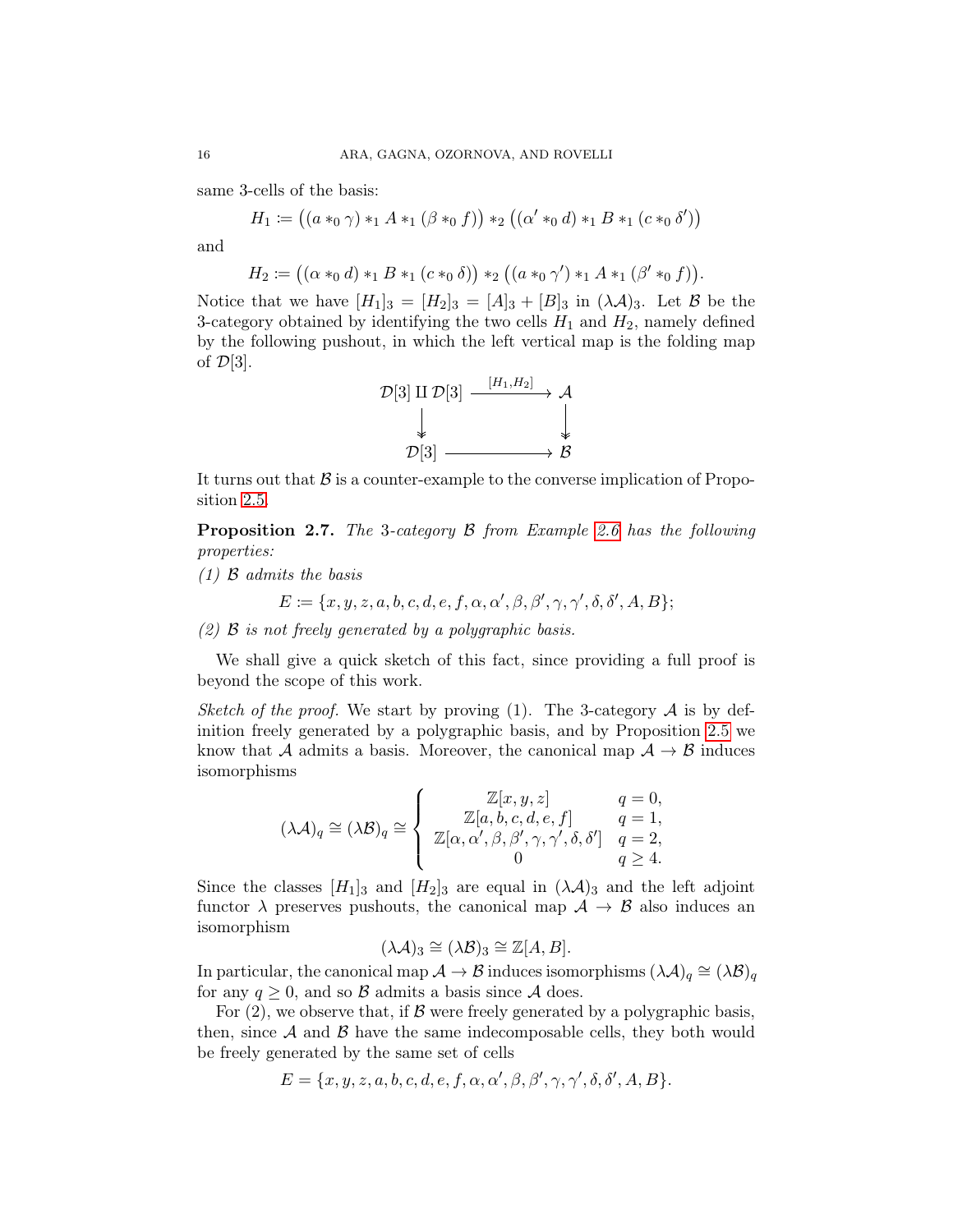In particular, we would have an isomorphism  $\mathcal{A} \cong \mathcal{B}$  that preserves  $H_1$ and  $H_2$ . However, in B we have  $H_1 = H_2$  by construction, while Forest shows in [\[For19,](#page-26-20) §1.4] that in A we have  $H_1 \neq H_2$ .

2.2. A categorical take on atomicity. In this subsection we collect a series of considerations related to the atomicity condition (from Definition [1.24\)](#page-12-1) for a basis of an  $\omega$ -category freely generated by a polygraphic basis.

The following definition of *factor* leads to the definition of *support* of a cell, which is inspired by Makkai's work [\[Mak05\]](#page-27-17).

**Definition 2.8.** Let C be an  $\omega$ -category freely generated by a polygraphic basis E. We say that  $x \in E$  is a *factor* of a *q*-cell y if y can be expressed as a composite

$$
y = a_1 *_{k_1} * a_2 *_{k_2} * \cdots * a_r *_{k_r} x *_{k_{r+1}} a_{r+1} *_{k_{r+2}} \cdots *_{k_{s-1}} a_{s-1} *_{k_s} a_s
$$

where  $a_i$  is a cell in  $\mathcal C$  and  $k_i \geq 0$  for  $i = 0, \ldots, s$ , for some bracketing of the expression so that it makes sense in  $\mathcal{C}$ .

**Definition 2.9.** Let C be an  $\omega$ -category freely generated by a polygraphic basis E. Given a q-cell y, the support of y is the (possibly empty<sup>[4](#page-18-0)</sup>) set

 $\text{supp}(y) \coloneqq \{e \in E \cap C_q \mid e \text{ is a factor of } y\} \subseteq E \cap C_q.$ 

The following lemma explains how this notion of support is compatible with the one given in the algebraic context from Definition [1.13.](#page-10-2)

<span id="page-18-2"></span>**Lemma 2.10.** Let C be an  $\omega$ -category freely generated by a polygraphic ba-sis<sup>[5](#page-18-1)</sup> E. Then, for any q-cell y in C, the assignment  $e \in E \cap C_q \mapsto [e]_q \in [E \cap C_q]$ induces a bijection

$$
supp(y) \cong supp([y]_q).
$$

*Proof.* For  $q \geq 0$ , by Proposition [2.5](#page-15-0) the assignment  $e \mapsto [e]_q$  is a bijection from  $E \cap C_q$  to the basis  $[E \cap C_q]$  of the free abelian group  $(\lambda C)_q$ .

Let y be a q-cell of C. By Proposition [2.3,](#page-14-3) E composition-generates  $\mathcal{C}$ , so there exists an expression  $D$  of  $y$  in terms of elements of  $E$ , which generally involves cells in dimension  $q$  or lower, and we fix one such specific decomposition. Let  $E_y(D)$  denote the elements of  $E \cap C_q$  that occur in the fixed decomposition of y, and for any e in  $E_y(D)$  denote by  $\lambda_e \geq 1$  the number of times  $e$  appears in the expression  $D$ . According to these definitions, the set  $E_y(D)$  is always a subset of supp(y).

We now show that the assignment  $e \mapsto [e]_q$  defines a bijection

$$
E_y(D) \cong \text{supp}([y]_q).
$$

By definition of  $(\lambda C)_q$  and using Remark [1.10,](#page-9-0) we obtain that the unique expression of  $[y]_q$  of the form [\(1.14\)](#page-10-0) is given by

(2.11) 
$$
[y]_q = \sum_{e \in E_y(D)} \lambda_e \cdot [e]_q.
$$

<span id="page-18-0"></span> ${}^{4}$ The support of a cell is empty if and only if the cell is trivial.

<span id="page-18-1"></span><sup>&</sup>lt;sup>5</sup>In fact, the given proof only uses that E is a basis for the  $\omega$ -category C.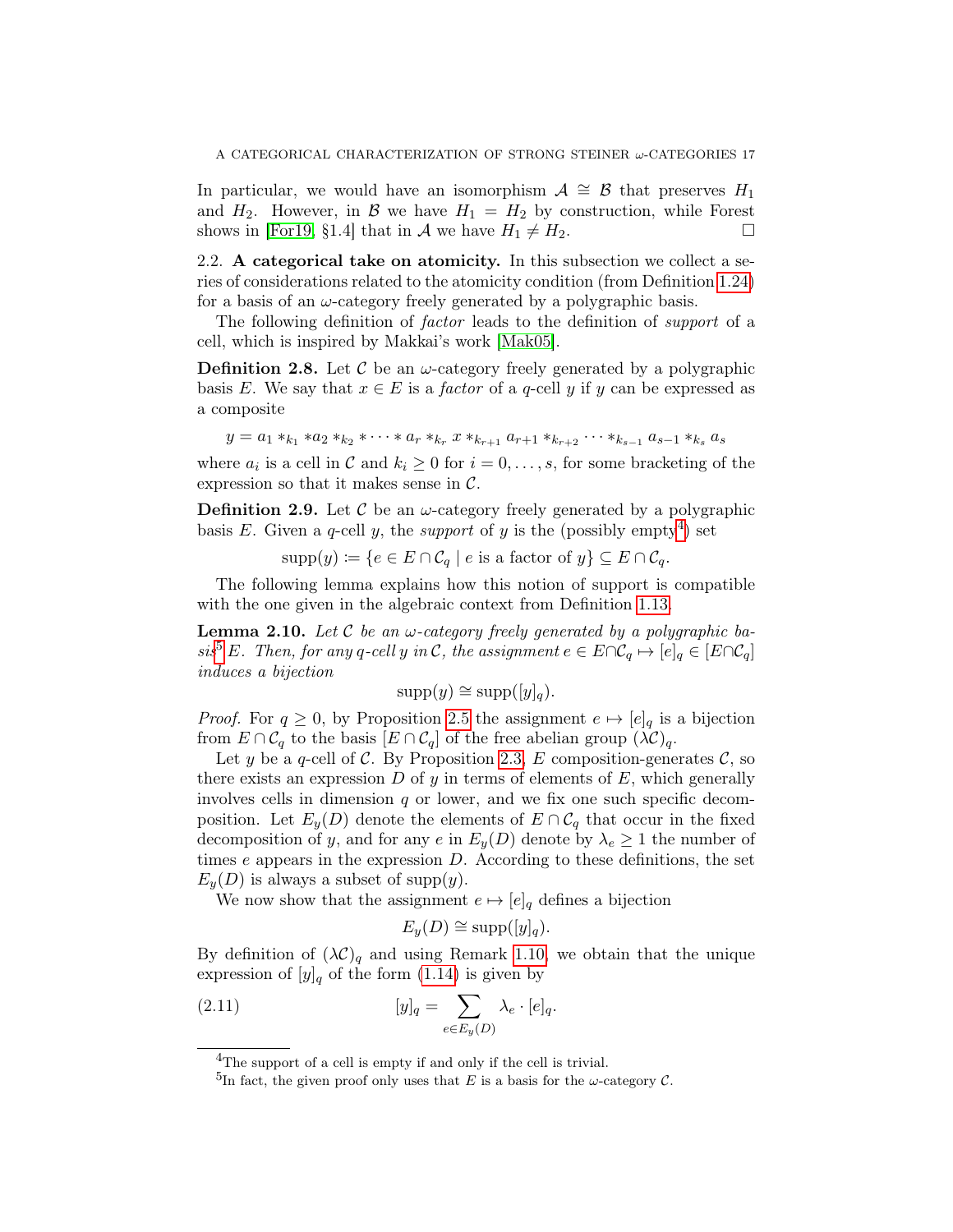Since  $E_y(D) \subseteq \text{supp}(y) \subseteq E \cap C_q$ , every  $[e]_q$  is an element of the basis of  $(\lambda \mathcal{C})_q$ , so this expression is the unique decomposition of  $[y]_q$  as a linear combination of basis elements in  $(\lambda \mathcal{C})_q$  from [\(1.14\)](#page-10-0). In particular, the set  $E_y(D)$  is canonically in bijection with the set supp $([y]_q)$  via the assignment  $e \mapsto [e]_q.$ 

This shows in particular that  $E_y(D)$  does not depend on D. Indeed, if D' is another expression of y in terms of elements of E, the map  $e \mapsto [e]_q$  from  $E \cap C_q$  to  $[E \cap C_q]$  restricts to a bijection  $E_y(D') \cong \text{supp}([y]_q)$ , from which necessarily  $E_y := E_y(D) = E_y(D')$ . Hence, we obtain the converse inclusion  $supp(y) \subseteq E_y$ .

In conclusion, we showed supp $(y) = E_y \cong \text{supp}([y]_q)$  via  $e \mapsto [e]_q$ , as desired.  $\Box$ 

<span id="page-19-0"></span>Remark 2.12. Let C be an  $\omega$ -category freely generated by a polygraphic basis E. For any q-cell y in C, all the coefficients occurring in the decom-positions [\(1.14\)](#page-10-0) of  $[s_{q-1}(y)]_{q-1}$  and  $[t_{q-1}(y)]_{q-1}$  in  $(\lambda \mathcal{C})_{q-1}$  are non-negative by Remark [1.22.](#page-11-1) Moreover, by definition we have

$$
\partial([y]_q) = [t_{q-1}(y)]_{q-1} - [s_{q-1}(y)]_{q-1}.
$$

In particular, it follows that there are inclusions

$$
\mathrm{supp}(\partial^{-}([y]_q)) \subseteq \mathrm{supp}([s_{q-1}(y)]_{q-1})
$$

and

$$
supp(\partial^+([y]_q)) \subseteq supp([t_{q-1}(y)]_{q-1}).
$$

The following example, closely related to [\[AM20a,](#page-26-16) Exemple 3.4], shows that the inclusion of supports from Remark [2.12](#page-19-0) is generally strict.

<span id="page-19-2"></span>*Example* 2.13. Let  $\mathcal C$  be the following 2-category.

$$
\mathcal{C} = \begin{bmatrix} x & \xrightarrow{f} & y \\ f \downarrow & \nearrow & \downarrow g \\ y & \xrightarrow{h} & z \end{bmatrix}
$$

Then, one can check that  $\mathcal C$  has the following properties:

(1) The  $\omega$ -category C is freely generated by the polygraphic basis

$$
E = \{x, y, z, f, g, h, \alpha\};
$$

in particular by Proposition [2.5,](#page-15-0) we know that  $E$  is a basis for  $\mathcal{C}$ . (2) We have

$$
supp([s_1(\alpha)]_1) \cap supp([t_1(\alpha)]_1) = \{[f]_1\} \neq \emptyset;
$$

in particular,  $E$  is a non-atomic basis for  $\mathcal{C}$ .

<span id="page-19-1"></span>(3) There is a strict inclusion of supports

$$
supp(\partial^+([\alpha]_2)) = \{ [h]_1 \} \subsetneq \{ [f]_1, [h]_1 \} = supp([t_1(\alpha)]_1).
$$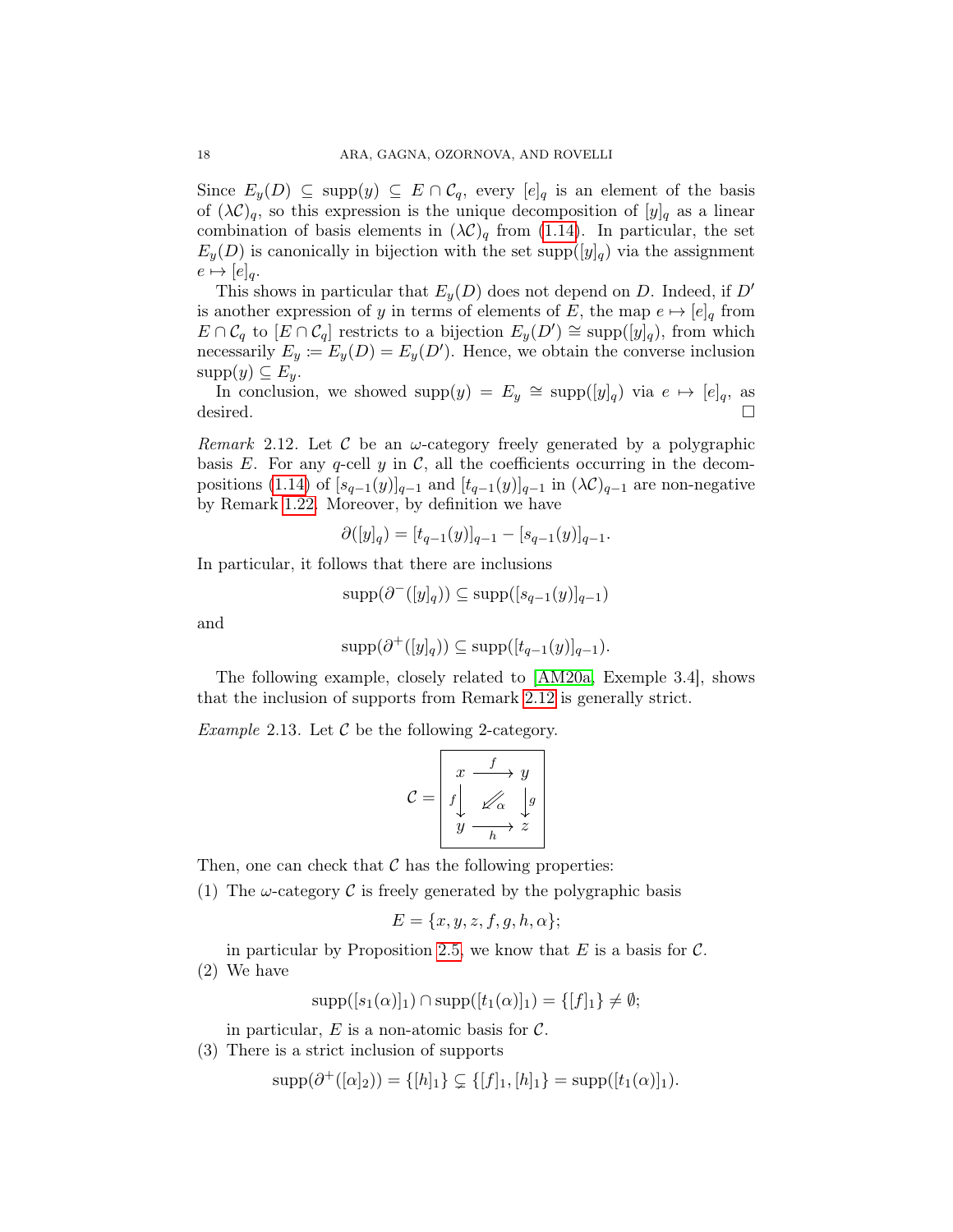**Lemma 2.14.** Let C be an  $\omega$ -category freely generated by a polygraphic basis E and y a q-cell of C for  $q > 0$ . If

$$
\mathrm{supp}([s_{q-1}(y)]_{q-1}) \cap \mathrm{supp}([t_{q-1}(y)]_{q-1}) = \emptyset,
$$

then we have the equalities

$$
[s_{q-1}(y)]_{q-1} = \partial^-([y]_q) \quad and \quad [t_{q-1}(y)]_{q-1} = \partial^+([y]_q)
$$

and in particular the supports are equal:

$$
supp(\partial^{-}([y]_q)) = supp([s_{q-1}(y)]_{q-1})
$$

and

$$
supp(\partial^+([y]_q)) = supp([t_{q-1}(y)]_{q-1}).
$$

Proof. By definition, we have

$$
\partial([y]_q) = [t_{q-1}(y)]_{q-1} - [s_{q-1}(y)]_{q-1},
$$

and by Remark [1.22](#page-11-1) the coefficients appearing in the linear decompositions of  $[t_{q-1}(y)]_{q-1}$  and  $[s_{q-1}(y)]_{q-1}$  are all non-negative. The assumption that the supports of  $[t_{q-1}(y)]_{q-1}$  and  $[s_{q-1}(y)]_{q-1}$  are disjoint prevents the possibility that there could be common chains occurring in the linear decompositions of  $[t_{q-1}(y)]_{q-1}$  and  $[s_{q-1}(y)]_{q-1}$ . As a consequence, we obtain the equalities  $[s_{q-1}(y)]_{q-1} = \partial^{-}([y]_q)$  and  $[t_{q-1}(y)]_{q-1} = \partial^{+}([y]_q)$ .

Remark 2.15. In particular, the lemma applies to any element of a polygraphic basis which is atomic.

We now define two preorder relations  $\preceq^{\omega}_{\mathbb{N}}$  and  $\leq^{\omega}_{\mathbb{N}}$  on the polygraphic basis of an  $\omega$ -category. The relation  $\preceq^{\omega}_{\mathbb{N}}$  is the naive generalization of Steiner's relation  $\leq_N$  from Notation [1.17.](#page-11-4) It will turn out to be insufficient to capture the correct  $\omega$ -categorical analog of Steiner's notion of a strong loop-free basis. This is the reason why we introduce the relation  $\leq^{\omega}_{\mathbb{N}}$ . We'll see in Proposition [2.20](#page-21-0) that in presence of atomicity the two relations agree.

**Notation 2.16.** Let C be an  $\omega$ -category freely generated by the polygraph E. We denote by  $\preceq^{\omega}_{\mathbb{N}}$  the preorder relation on E generated by the condition

$$
a \preceq_{\mathbb{N}}^{\omega} b
$$
 if  $a \in E \cap C_p$ ,  $b \in E \cap C_q$ , and  $\begin{cases} \text{either } a \in \text{supp}(s_{q-1}(b)) \text{ with } q > 0, \\ \text{or } b \in \text{supp}(t_{p-1}(a)) \text{ with } p > 0. \end{cases}$ 

**Notation 2.17.** Let C be an  $\omega$ -category freely generated by a polygraphic basis E. We denote by  $\leq^{\omega}_{\mathbb{N}}$  the preorder relation on E generated by the condition

$$
a \leq^{\omega}_{\mathbb{N}} b
$$
 if  $a \in E \cap C_p$ ,  $b \in E \cap C_q$ , and  $\begin{cases} \text{either } a \in \text{supp}(s_p(b)), \\ \text{or } b \in \text{supp}(t_q(a)). \end{cases}$ 

<span id="page-20-0"></span>*Remark* 2.18. Let  $\mathcal C$  be an  $\omega$ -category freely generated by a polygraphic basis E. Then the preorder  $\leq^{\omega}_{\mathbb{N}}$  is finer than the preorder  $\preceq^{\omega}_{\mathbb{N}}$  on E. Namely, if  $a \preceq_{\mathbb{N}}^{\omega} b$ , then  $a \leq_{\mathbb{N}}^{\omega} b$  for  $a, b \in E$ .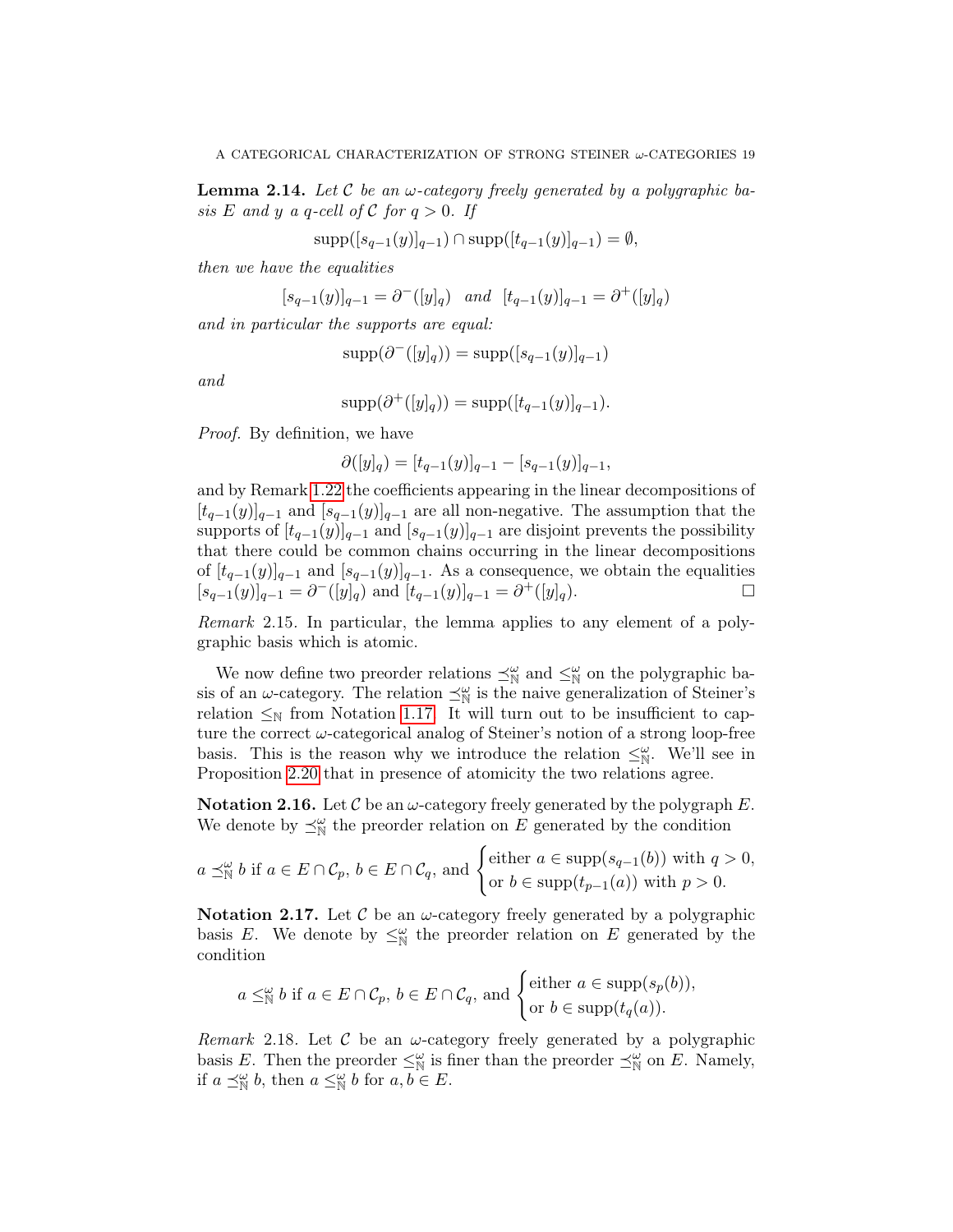After a preliminary fact, we show in Proposition [2.20](#page-21-0) that in presence of atomicity the two relations  $\preceq^{\omega}_{\mathbb{N}}$  and  $\preceq^{\omega}_{\mathbb{N}}$  in fact coincide.

<span id="page-21-1"></span>**Lemma 2.19.** Let C be an  $\omega$ -category freely generated by a polygraphic basis E.

- (1) The assignment  $e \in E \mapsto [e] \in [E] := \coprod_{q \geq 0} [E \cap C_q]$  is preorder-creating for the preorders  $\preceq^{\omega}_{\mathbb{N}}$  in the source and  $\preceq^{\omega}_{\mathbb{N}}$  in the target. Namely, if  $[a] \leq_{\mathbb{N}} [b]$  then  $a \preceq_{\mathbb{N}}^{\omega} b$  for  $a, b \in E$ .
- (2) If E is an atomic basis, then the bijection is in addition order-preserving. Namely, in presence of atomicity,  $[a] \leq_{\mathbb{N}} [b]$  if and only if  $a \preceq_{\mathbb{N}}^{\omega} b$ for  $a, b \in E$ .

*Proof.* For the first part we observe that, if  $a \in E \cap C_p$ ,  $b \in E \cap C_q$  and  $[a]_p \in \text{supp}(\partial^{-}([b]_q)),$  then  $q = p + 1$  and by Remark [2.12](#page-19-0) we obtain

$$
[a]_p \in \text{supp}(\partial^{-}([b]_{p+1})) \subseteq \text{supp}([s_p(b)]_p).
$$

Then by Lemma [2.10](#page-18-2) we get

$$
a \in \text{supp}(s_p(b)).
$$

In particular, it follows that  $a \preceq_{\mathbb{N}} b$ . A similar argument applies to the case  $[b]_q \in \text{supp}(\partial^+([a]_p)).$ 

For the second part we observe that, if  $a \in E \cap C_p$ ,  $b \in E \cap C_q$  and  $a \in \text{supp}(s_p(b))$ , then  $q = p+1$  and by atomicity combined with Lemma [2.14](#page-19-1) we obtain

$$
[a]_p \in \text{supp}([s_p(b)]_p) = \text{supp}(\partial^{-}([b]_{p+1})).
$$

In particular, it follows that  $[a]_p \leq^{\omega}_{\mathbb{N}} [b]_{p+1}$ . A similar argument applies to the case  $b \in \text{supp}(t_p(a)).$ 

<span id="page-21-0"></span>**Proposition 2.20.** Let C be an  $\omega$ -category freely generated by a polygraphic basis E. If E is an atomic basis, then the preorders  $\preceq^{\omega}_{\mathbb{N}}$  and  $\leq^{\omega}_{\mathbb{N}}$  on E coincide. Namely, in presence of atomicity  $a \leq^{\omega}_{\mathbb{N}} b$  if and only if  $a \leq^{\omega}_{\mathbb{N}} b$  for  $a, b \in E$ .

*Proof.* We know by Remark [2.18](#page-20-0) that, if  $a \preceq^{\omega}_{\mathbb{N}} b$ , then  $a \leq^{\omega}_{\mathbb{N}} b$ , and we now prove the converse under the assumption that  $E$  is atomic.

For this, we suppose that  $a \in E \cap C_p$ ,  $b \in E \cap C_q$  and  $a \in \text{supp}(s_p(b))$ , which imposes the constraint  $q-p \geq 1$ , and we prove by induction on  $q-p \geq 1$  that  $a \preceq^{\omega}_{\mathbb{N}} b$ . The other case, namely  $b \in \text{supp}(t_q(a))$ , can be treated analogously. Overall, this will have shown that if  $a \leq^{\omega}_{\mathbb{N}} b$ , then  $a \leq^{\omega}_{\mathbb{N}} b$ .

If  $q - p = 1$ , then by definition we have

$$
a \in \text{supp}(s_p(b)) = \text{supp}(s_{q-1}(b))
$$

and in particular

$$
a \preceq^{\omega}_{\mathbb{N}} b
$$
.

If  $q - p > 1$ , the atomicity condition guarantees that

$$
supp(s_p s_{p+1}(b)) \cap supp(t_p s_{p+1}(b)) = \emptyset,
$$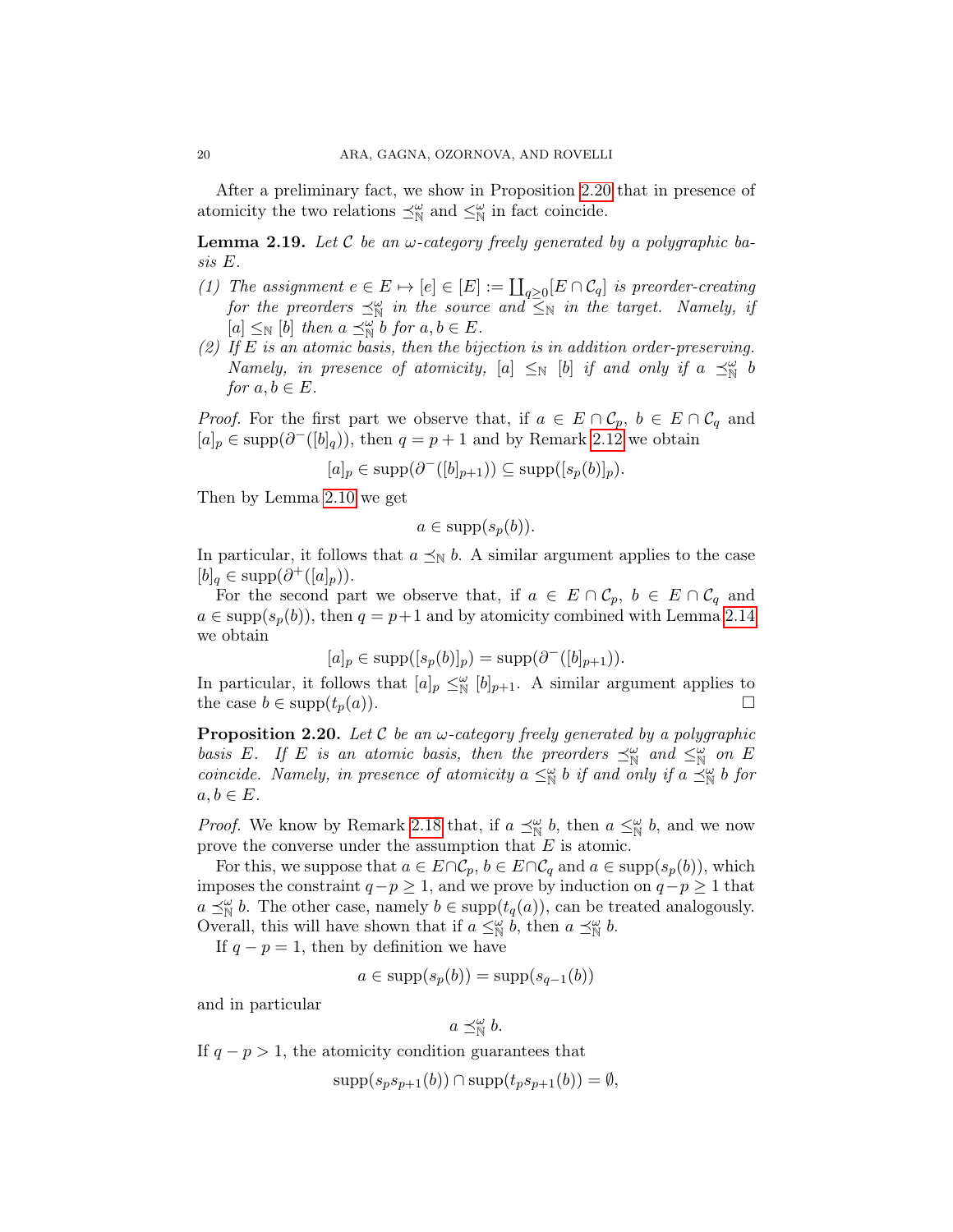so we can apply Lemma [2.14](#page-19-1) in the equalities below:

$$
[a]_p \in \text{supp}([s_p(b)]_p) \qquad \text{Lemma 2.10}
$$
  
= 
$$
\text{supp}([s_p s_{p+1}(b)]_p)
$$
  
= 
$$
\text{supp}(\partial^{-}[s_{p+1}b]_{p+1}) \qquad \text{Lemma 2.14}
$$
  

$$
\subseteq \bigcup_{e \in \text{supp}[s_{p+1}(b)]_{p+1}}^{\text{supp}}(\partial^{-}([e]_{p+1})).
$$

This says that there exists  $c \in \text{supp}(s_{p+1}(b))$  such that

 $[a]_p \in \text{supp}(\partial^{-}([c]_{p+1})).$ 

By Lemmas [2.10](#page-18-2) and [2.14,](#page-19-1) this means that

 $a \in \text{supp}(s_p(c)).$ 

Given that

$$
a \in \text{supp}(s_p(c))
$$
 and  $c \in \text{supp}(s_{p+1}(b)),$ 

we have

 $a \preceq_{\mathbb{N}}^{\omega} c$  and  $c \leq_{\mathbb{N}}^{\omega} b$ .

By induction hypothesis applied to the pair  $c$  and  $b$ , this implies

 $a \preceq_{\mathbb{N}}^{\omega} c \preceq_{\mathbb{N}}^{\omega} b,$ 

as desired.  $\Box$ 

As a consequence, we obtain that under the hypothesis of atomicity the relation  $\leq^{\omega}_{\mathbb{N}}$  is the correct analog of Steiner's relation  $\leq_{\mathbb{N}}$ :

<span id="page-22-1"></span>Corollary 2.21. If an  $\omega$ -category C is freely generated by a polygraphic basis  $E$  that is atomic in the sense of Definition [1.24,](#page-12-1) then the assignment  $e \in E \mapsto [e] \in [E]$  is an isomorphism of pre-ordered sets from  $(E, \leq_N)$ to ([E],  $\leq^{\omega}_{\mathbb{N}}$ ). Namely, under this circumstances, if [a]  $\leq_{\mathbb{N}}$  [b] then  $a \leq^{\omega}_{\mathbb{N}} b$ for  $a, b \in E$ .

*Proof.* This is a direct consequence of Lemma [2.19](#page-21-1) and Proposition [2.20.](#page-21-0)  $\Box$ 

2.3. A categorical take on strong loop-freeness. We are now ready to propose a categorical notion of strong loop-freeness for  $\omega$ -categories freely generated by a polygraphic basis, which we'll show in Propositions [2.27](#page-24-0) and [2.29](#page-25-1) to be compatible with the algebraic one from Definition [1.26.](#page-12-0)

<span id="page-22-0"></span>**Definition 2.22.** Let C be an  $\omega$ -category freely generated by a polygraphic basis  $E$ . The polygraphic basis  $E$  is said to be *strongly loop-free* if the preorder relation (namely, reflexive and transitive relation)  $\leq^{\omega}_{\mathbb{N}}$  on E defines in fact a partial order, i.e., if  $\leq^{\omega}_{\mathbb{N}}$  is antisymmetric.

To give some familiarity with the relation  $\leq^{\omega}_{\mathbb{N}}$  and with the notion of strong loop-freness, let's look at a couple of examples.

$$
\Box
$$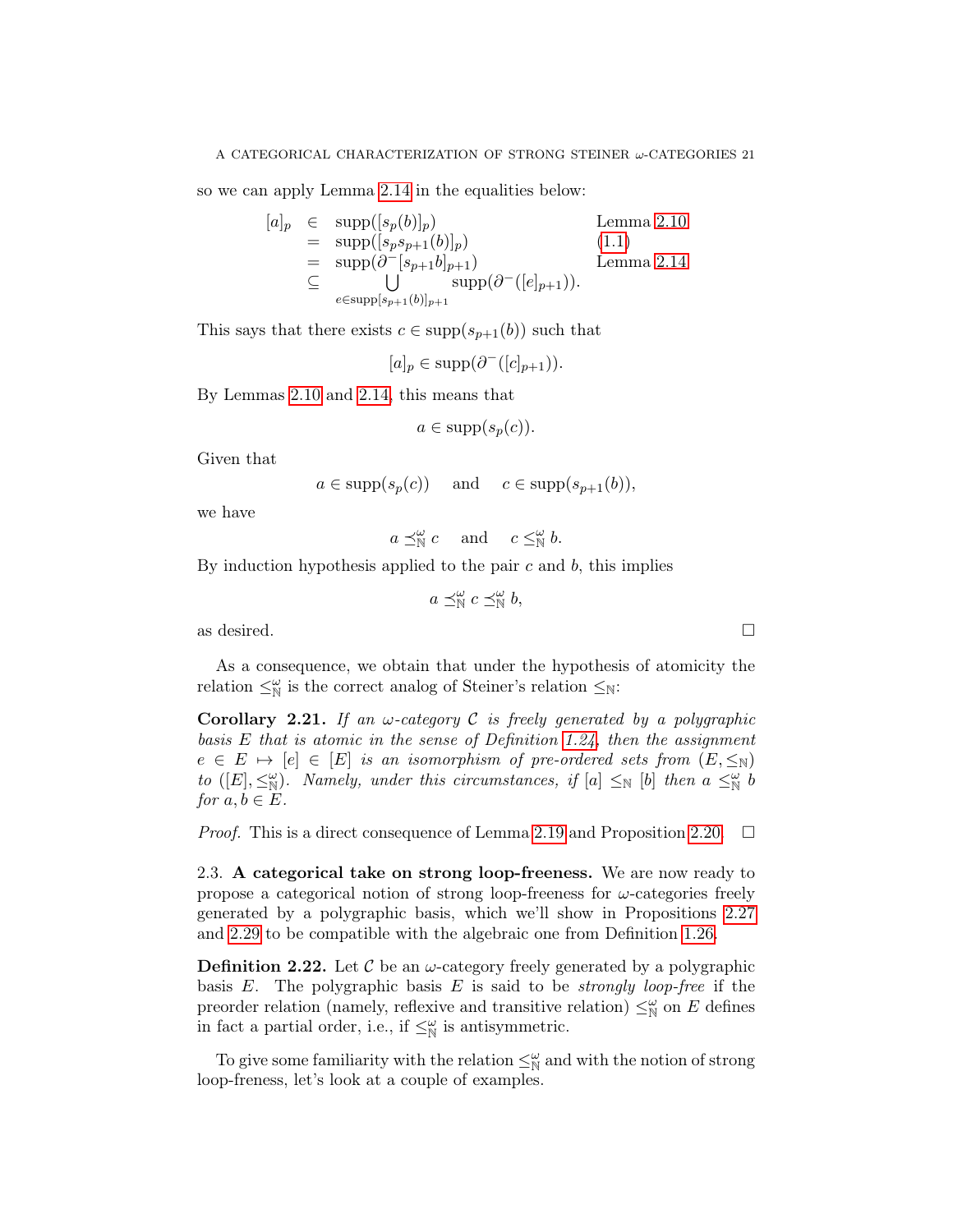*Example* 2.23. Consider the 2-oriental  $\mathcal{O}[2]$ ,

$$
\mathcal{O}[2] = \begin{bmatrix} b & g \\ f \nearrow \alpha \uparrow \searrow g \\ a & h \rightarrow c \end{bmatrix}
$$

which is freely generated by the (atomic) polygraphic basis

$$
E = \{a, b, c, f, g, h, \alpha\}.
$$

The relation  $\leq^{\omega}_{\mathbb{N}}$  on E is in fact a total order, given by

$$
a \leq^{\omega}_{\mathbb{N}} h \leq \alpha \leq^{\omega}_{\mathbb{N}} f \leq^{\omega}_{\mathbb{N}} b \leq^{\omega}_{\mathbb{N}} g \leq^{\omega}_{\mathbb{N}} c,
$$

and  $\mathcal{O}[2]$  is therefore freely generated by the strongly loop-free polygraphic basis E.

More generally, all  $\omega$ -categories discussed in Examples [1.3](#page-6-1) to [1.6](#page-7-0) are freely generated by strongly loop-free and atomic polygraphic bases.

On the contrary, the following example illustrates how the condition of strong loop-freeness prevents the existence of endomorphisms.

*Example 2.24.* Consider the 1-category  $\mathcal{C}$ ,

$$
C = \begin{array}{c} f \\ a \\ \hline \\ g \end{array} b
$$

which is freely generated by a polygraphic basis  $E = \{a, b, f, g\}$ . We have

$$
a \leq^{\omega}_{\mathbb{N}} f \leq^{\omega}_{\mathbb{N}} b \leq^{\omega}_{\mathbb{N}} g \leq^{\omega}_{\mathbb{N}} a,
$$

while  $a \neq b$ . Hence C is not freely generated by a strongly loop-free polygraphic basis.

The following (non-)example illustrates a different phenomenon that the strong loop-freeness condition is designed to prevent.

*Example* 2.25. Consider the 2-category  $\mathcal A$  corresponding to the following picture.

$$
\mathcal{A} = \begin{bmatrix} \n\operatorname{id}_x \\ \n\mathcal{X} & \n\end{bmatrix} \mathcal{A} \mathcal{X}
$$

Equivalently,  $A$  has a single 0-cell  $x$ , no non-trivial 1-cells and is generated by a single non-trivial 2-cell  $\alpha$ . In particular,  $\mathcal A$  is freely generated by the polygraphic basis  $\{x, \alpha\}$ , which is evidently not atomic. The preorder relation  $\preceq_{\mathbb{N}}$  on  $\{x, \alpha\}$  is discrete and it is therefore a partial order relation. However, since

$$
x \in \mathrm{supp}(s_0(\alpha)) \cap \mathrm{supp}(t_0(\alpha)),
$$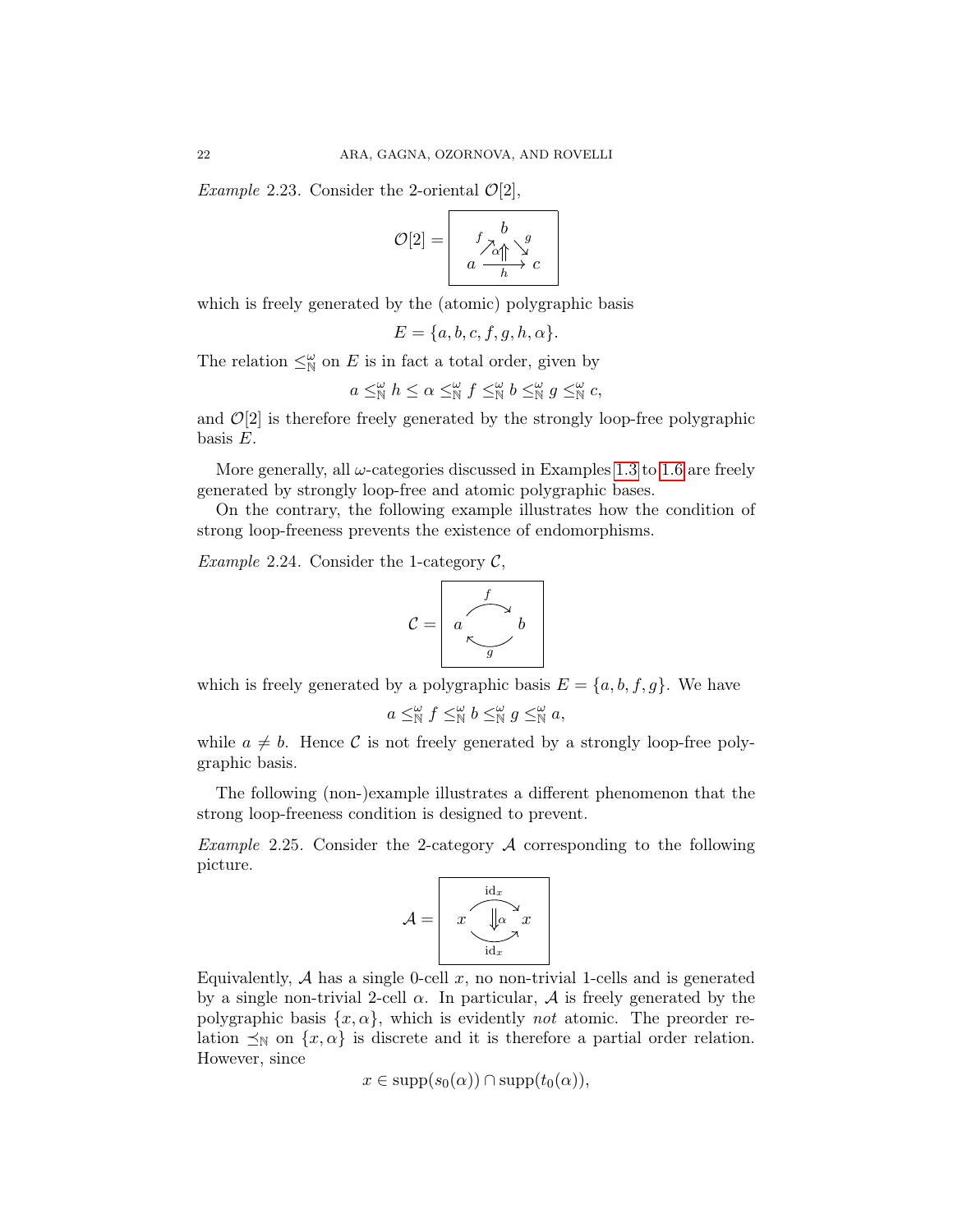we have

$$
\alpha \leq^{\omega}_{\mathbb{N}} x \leq^{\omega}_{\mathbb{N}} \alpha,
$$

although  $\alpha \neq x$ . Hence A is not freely generated by a strongly loop-free polygraphic basis. This shows that without atomicity of the basis the relation  $\leq_N$  can be a partial order, while  $\leq_N$  is not. In particular, these two preorder relations may differ in the absence of atomicity.

A crucial consequence of the notion introduced in Definition [2.22](#page-22-0) is atomicity.

<span id="page-24-1"></span>**Proposition 2.26.** If an  $\omega$ -category C is freely generated by a strongly loopfree polygraphic basis  $E$ , then  $E$  is an atomic basis of  $\mathcal{C}$ .

*Proof.* Let e be an element of  $E \cap C_q$ , for  $q > 0$ . We wish to prove that for  $0 \leq p < q$ 

 $\text{supp}([s_p(e)]_p) \cap \text{supp}([t_p(e)]_p) = \emptyset.$ 

By Lemma [2.10,](#page-18-2) this is equivalent to proving that

$$
supp(s_p(e)) \cap supp(t_p(e)) = \emptyset.
$$

Now, assuming there exists a cell

 $b \in \text{supp}(s_n(e)) \cap \text{supp}(t_n(e)),$ 

we would have the relations

$$
b \leq^{\omega}_{\mathbb{N}} e \leq^{\omega}_{\mathbb{N}} b,
$$

so by strong loop-freeness  $b = e$ , which is impossible because e is a q-cell and b is a p-cell and  $p < q$ .

We are now ready to prove that the algebraic and categorical notions of strong loop-freeness agree in presence of atomicity.

<span id="page-24-0"></span>**Proposition 2.27.** If an  $\omega$ -category C is freely generated by a strongly loopfree polygraphic basis  $E$ , then  $E$  is a strongly loop-free basis of  $C$ .

*Proof.* The fact that E is a basis for C follows from Proposition [2.5,](#page-15-0) the fact that  $E$  is atomic follows from Proposition [2.26,](#page-24-1) and the fact that the basis E is strongly loop-free from Corollary [2.21.](#page-22-1)

It is not true that if C is freely generated by a polygraphic basis E and E is a strongly loop-free basis for  $\mathcal C$  then  $\mathcal C$  is freely generated by a strongly loopfree polygraphic basis  $E$ . This can be argued using the following example, which is closely related to [\[AM20a,](#page-26-16) Exemple 3.4]. We leave the verifications of the details to the interested reader.

<span id="page-24-2"></span>*Example 2.28.* Let  $\mathcal C$  be the 2-category from Example [2.13.](#page-19-2)

$$
\mathcal{C} = \begin{vmatrix} x & f & y \\ f & \swarrow \alpha & g \\ y & \xrightarrow{h} & z \end{vmatrix}
$$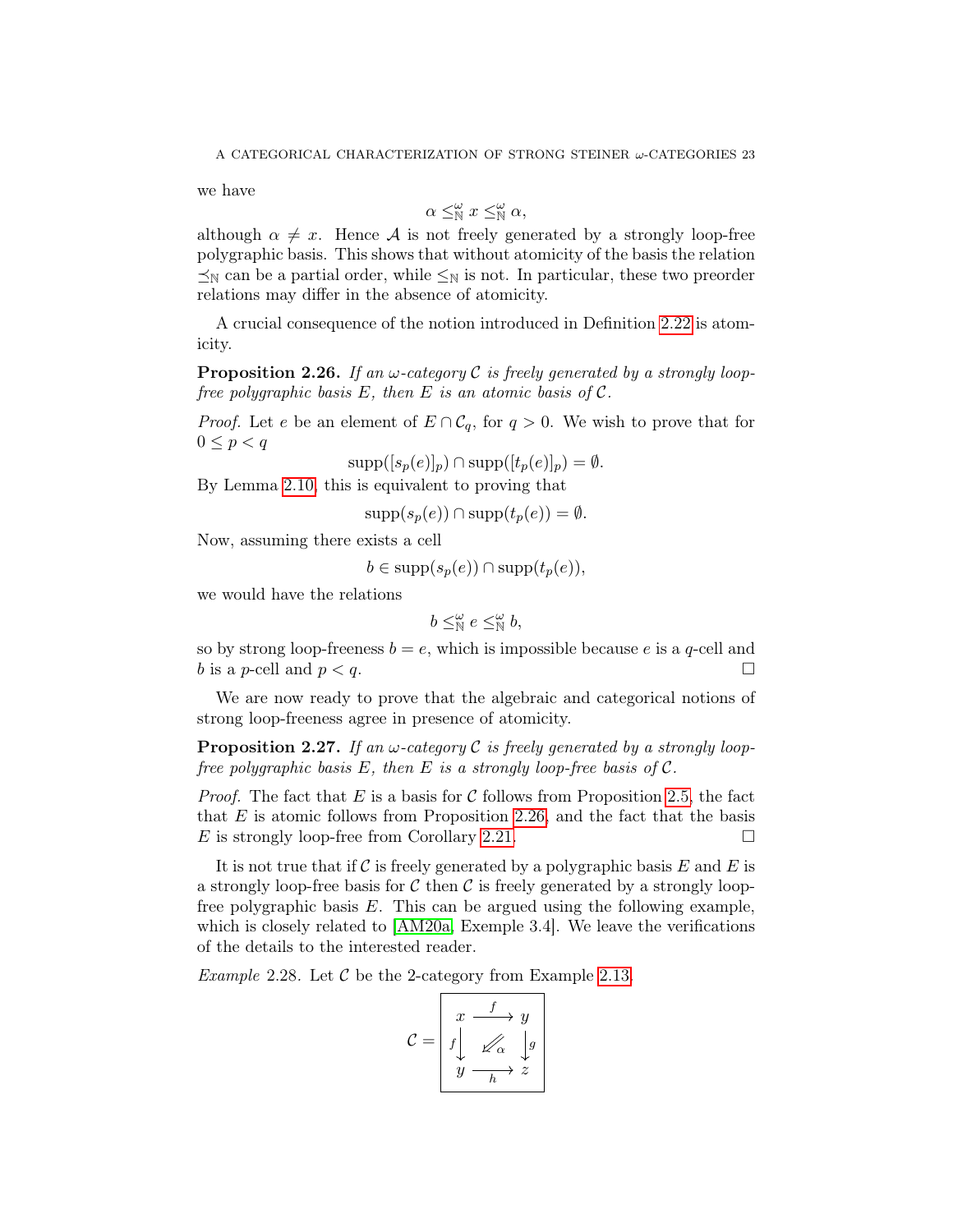Then, we saw that  $\mathcal C$  is freely generated by a polygraphic basis  $E$  and one can check that the basis  $[E]$  is strongly loop-free. Nevertheless, C is not freely generated by a strongly loop-free polygraphic basis. Indeed, we have that  $f \leq^{\omega}_{\mathbb{N}} \alpha \leq^{\omega}_{\mathbb{N}} f$ , while  $f \neq \alpha$ .

Example [2.28](#page-24-2) shows that for an  $\omega$ -category freely generated by a polygraphic basis the " $\omega$ -categorical" and the "algebraic" notions of strong loopfreeness are not equivalent. As Proposition [2.29](#page-25-1) shows, the lack of the atomicity condition was in fact the only obstruction.

<span id="page-25-1"></span>**Proposition 2.29.** Let C be an  $\omega$ -category freely generated by a polygraphic basis E. If E is an atomic and strongly loop-free basis for C, then C is freely generated by a strongly loop-free polygraphic basis E.

*Proof.* We prove that the relation  $\leq^{\omega}_{\mathbb{N}}$  is antisymmetric. Given a a in  $E \cap C_p$ and b in  $E \cap C_q$ , if

$$
a \leq^{\omega}_{\mathbb{N}} b
$$
 and  $b \leq^{\omega}_{\mathbb{N}} a$ ,

then by Corollary [2.21](#page-22-1) we have

 $[a]_p \leq_{\mathbb{N}} [b]_q$  and  $[b]_q \leq_{\mathbb{N}} [a]_p$ .

Since the basis  $[E]$  of  $\lambda \mathcal{C}$  is strongly loop-free, we deduce

$$
[a]_p = [b]_q,
$$

and by Definition [1.21](#page-11-0) we deduce

 $a = b$ ,

which concludes the proof.  $\Box$ 

2.4. A categorical take on strong Steiner  $\omega$ -categories. The following theorem, finally, establishes how our notion of strongly loop-free polygraphic basis is an alternative description for the same class of  $\omega$ -categories considered in Steiner's theory.

<span id="page-25-0"></span>**Theorem 2.30.** For an  $\omega$ -category C, the following are equivalent:

- (1) C is freely generated by a strongly loop-free polygraphic basis;
- (2) C is a strong Steiner  $\omega$ -category, i.e., it admits a strongly loop-free atomic basis.

*Proof.* We first prove that (1) implies (2). Let C be an  $\omega$ -category that is freely generated by a strongly loop-free polygraphic basis E. By Proposi-tion [2.5,](#page-15-0) we know that C admits a basis E, by Proposition [2.27](#page-24-0) that the basis  $E$  is strongly loop-free, and by Proposition [2.26](#page-24-1) that it is atomic.

We now prove that (2) implies (1). Let C be an  $\omega$ -category admitting a strongly loop-free atomic basis E. Hence, using Proposition [1.25,](#page-12-2) we know that the associated augmented directed chain complex  $\lambda \mathcal{C}$  admits a strongly loop-free unital basis. Hence, by virtue of Theorem [1.28](#page-13-3) the unit  $\eta_c$  of the adjunction  $(\lambda, \nu)$  is an isomorphism of  $\omega$ -categories  $\eta_c : \mathcal{C} \cong \nu \lambda \mathcal{C}$ . Finally, by [\[Ste04,](#page-27-10) Theorem 6.1] the  $\omega$ -category  $\mathcal{C} \cong \nu \lambda \mathcal{C}$  is freely generated by a polygraphic basis. We then conclude using Proposition [2.29.](#page-25-1)  $\Box$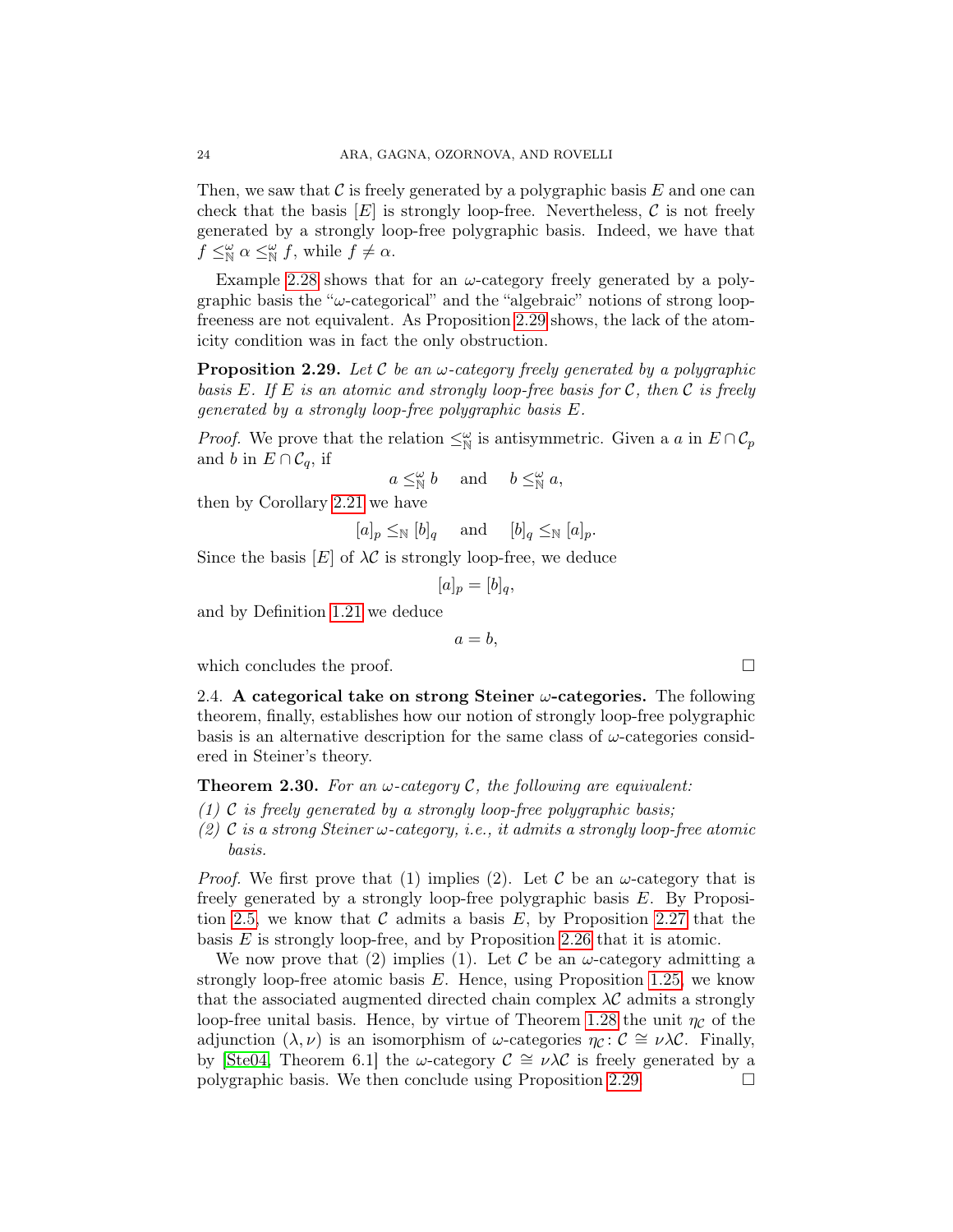Remark 2.31. One can prove in essentially the same way an analogous theorem for another class of  $\omega$ -categories playing an important role in Steiner's theory [\[Ste04\]](#page-27-10), named Steiner  $\omega$ -categories in [\[AM20a,](#page-26-16) §2]. More precisely, one can prove that an  $\omega$ -category  $\mathcal C$  is a Steiner  $\omega$ -category if and only if it is freely generated by a polygraphic basis  $E$  on which there exists an order relation satisfying the following property: for every e in  $E \cap C_p$  and every q such that  $0 \le q \le p$ , then each element of the support of  $[s_q(e)]_q$  is strictly smaller than each element of the support of  $[t_q(e)]_q$ .

#### <span id="page-26-0"></span>**REFERENCES**

- <span id="page-26-8"></span>[AABS02] Fahd Ali Al-Agl, Ronald Brown, and Richard Steiner, Multiple categories: the equivalence of a globular and a cubical approach, Adv. Math. 170 (2002), no. 1, 71–118.
- <span id="page-26-19"></span>[ALM] Dimitri Ara, Yves Lafont, and François Métayer, Orientals as free algebras, in preparation.
- <span id="page-26-4"></span>[AM14] Dimitri Ara and Georges Maltsiniotis, Vers une structure de catégorie de modèles à la Thomason sur la catégorie des n-catégories strictes, Adv. Math. 259 (2014), 557–654.
- <span id="page-26-5"></span>[AM18] , Un théorème A de Quillen pour les ∞-catégories strictes I : la preuve simpliciale, Adv. Math. **328** (2018), 446-500.
- <span id="page-26-16"></span>[AM20a] , Joint et tranches pour les ∞-catégories strictes, Mém. Soc. Math. Fr. (N.S.) (2020), no. 165, vi+213.
- <span id="page-26-6"></span>[AM20b] , Un théorème A de Quillen pour les ∞-catégories strictes II : la preuve ∞-catégorique, High. Struct. 4 (2020), no. 1, 284–388.
- <span id="page-26-17"></span>[Ara19] Dimitri Ara, A Quillen theorem B for strict  $\infty$ -categories, J. Lond. Math. Soc. (2) 100 (2019), no. 2, 470–497.
- <span id="page-26-1"></span>[Bat98] Michael A. Batanin, Monoidal globular categories as a natural environment for the theory of weak n-categories, Adv. Math.  $136$  (1998), no. 1, 39–103.
- <span id="page-26-9"></span>[BSP21] Clark Barwick and Christopher Schommer-Pries, On the unicity of the theory of higher categories, J. Amer. Math. Soc. **34** (2021), no. 4, 1011–1058.
- <span id="page-26-12"></span>[Bur93] Albert Burroni, Higher-dimensional word problems with applications to equational logic, vol. 115, 1993, 4th Summer Conference on Category Theory and Computer Science (Paris, 1991), pp. 43–62.
- <span id="page-26-20"></span>[For19] Simon Forest, Unifying notions of pasting diagrams, [arXiv:1903.00282v3](http://arxiv.org/abs/1903.00282v3) (2019).
- <span id="page-26-2"></span>[Fut04] Carl A. Futia, Weak omega categories I, [arXiv:0404216v1](https://arxiv.org/abs/math/0404216v1) (2004).
- <span id="page-26-3"></span>[Gag18] Andrea Gagna, Strict n-categories and augmented directed complexes model homotopy types, Adv. Math. **331** (2018), 542-564.
- <span id="page-26-14"></span>[GM12] Yves Guiraud and Philippe Malbos, Higher-dimensional normalisation strategies for acyclicity, Adv. Math. **231** (2012), no. 3-4, 2294-2351.
- <span id="page-26-15"></span>[GM18] , Polygraphs of finite derivation type, Math. Structures Comput. Sci. 28 (2018), no. 2, 155–201.
- <span id="page-26-18"></span>[GOR21] Andrea Gagna, Viktoriya Ozornova, and Martina Rovelli, Nerves and cones of free loop-free  $\omega$ -categories, [arXiv:2103.01066v2](https://arxiv.org/abs/2103.01066v2) (2021).
- <span id="page-26-7"></span>[Gro83] Alexander Grothendieck, Pursuing stacks, Manuscript, to appear in Documents Mathématiques edited by Georges Maltsiniotis, 1983.
- <span id="page-26-13"></span>[Gue21] Léonard Guetta, Homology of categories via polygraphic resolutions, J. Pure Appl. Algebra 225 (2021), no. 10, Paper No. 106688, 33.
- <span id="page-26-11"></span>[Had20] Amar Hadzihasanovic, Diagrammatic sets and rewriting in weak higher categories, [arXiv:2007.14505v1](https://arxiv.org/abs/2007.14505v1) (2020).
- <span id="page-26-10"></span>[Hen18] Simon Henry, Regular polygraphs and the Simpson conjecture, [arXiv:1807.02627v1](https://arxiv.org/abs/1807.02627v1) (2018).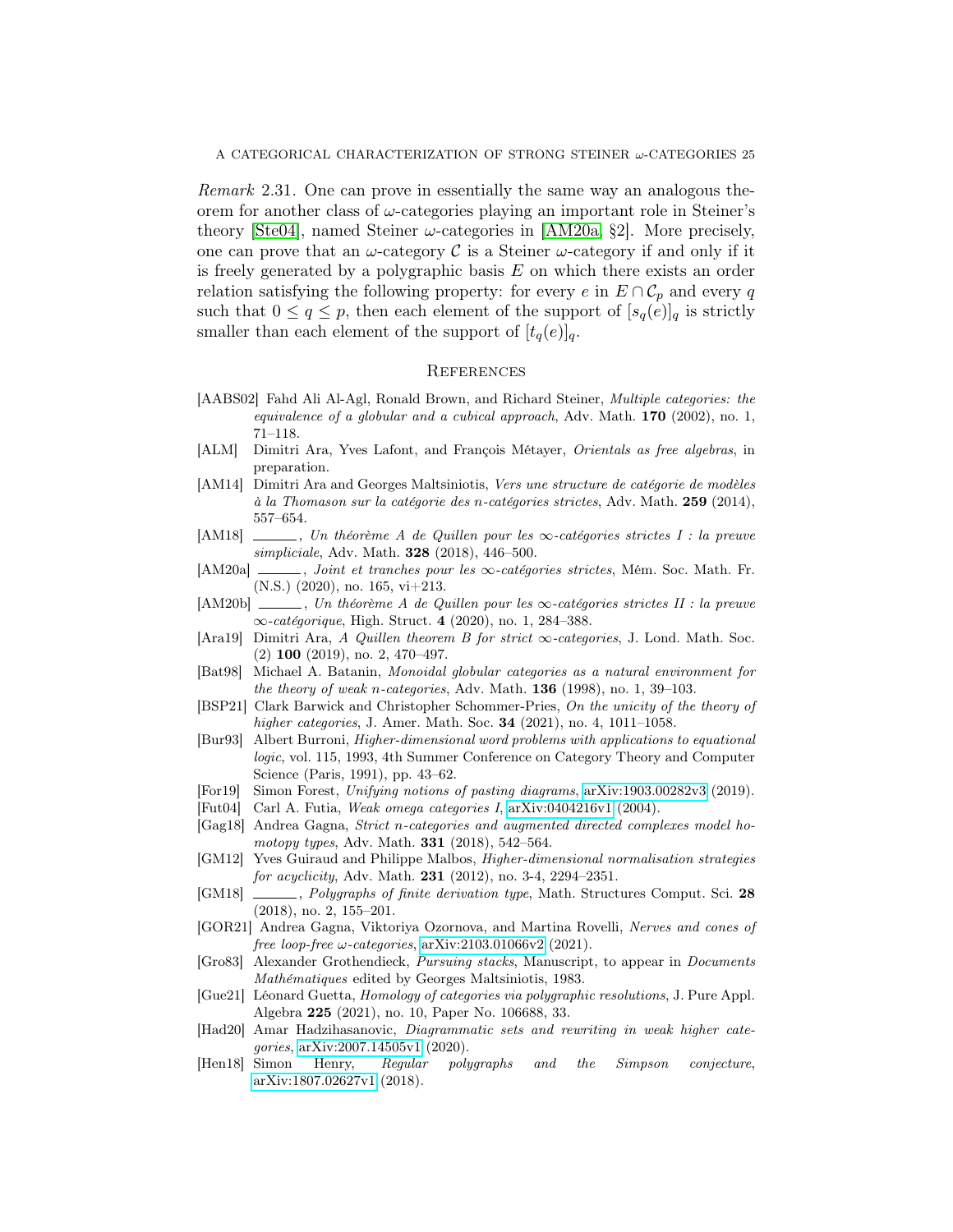- <span id="page-27-18"></span>[Hen19] , Non-unital polygraphs form a presheaf category, High. Struct. 3 (2019), no. 1, 248–291.
- <span id="page-27-5"></span>[Joy97] André Joyal, Disks, Duality and Θ-categories, preprint available at [https:](https://ncatlab.org/nlab/files/JoyalThetaCategories.pdf) [//ncatlab.org/nlab/files/JoyalThetaCategories.pdf](https://ncatlab.org/nlab/files/JoyalThetaCategories.pdf) (1997), retrieved Apr 2022.
- <span id="page-27-9"></span>[LM09] Yves Lafont and François Métayer, Polygraphic resolutions and homology of monoids, J. Pure Appl. Algebra **213** (2009), no. 6, 947–968.
- <span id="page-27-7"></span>[LMW10] Yves Lafont, François Métayer, and Krzysztof Worytkiewicz, A folk model structure on omega-cat, Adv. Math. 224 (2010), no. 3, 1183–1231.
- <span id="page-27-14"></span>[Lou21] Félix Loubaton, *Conditions de Kan sur les nerfs des*  $\omega$ *-catégories*, [arXiv:2102.04281v2](https://arxiv.org/abs/2102.04281v2) (2021).
- <span id="page-27-3"></span>[Lum12] Peter LeFanu Lumsdaine, Weak  $\omega$ -categories from intensional type theory, Log. Methods Comput. Sci. (2010/12), no. Special issue: Selected papers of the conference "Typed Lambda Calculi and Applications 2009", 3:24, 19.
- <span id="page-27-15"></span>[Mae21] Yuki Maehara, Orientals as free weak ω-categories, [arXiv:2102.09736v1](https://arxiv.org/abs/2102.09736v1) (2021).
- <span id="page-27-17"></span>[Mak05] Michael Makkai, The word problem for computads, online notes available at [https://www.math.mcgill.ca/makkai/WordProblem/WordProblemCombined.](https://www.math.mcgill.ca/makkai/WordProblem/WordProblemCombined.pdf) [pdf](https://www.math.mcgill.ca/makkai/WordProblem/WordProblemCombined.pdf) (2005), retrieved Apr 2022.
- <span id="page-27-4"></span>[Mal10] Georges Maltsiniotis, Grothendieck ∞-groupoids, and still another definition of ∞-categories, [arXiv:1009.2331v1](https://arxiv.org/abs/1009.2331v1) (2010).
- <span id="page-27-8"></span>[Mét08] François Métayer, Cofibrant objects among higher-dimensional categories, Homology, Homotopy Appl. 10 (2008), no. 1, 181–203.
- <span id="page-27-13"></span>[MM20] Anibal M. Medina-Mardones, An algebraic representation of globular sets, Homology Homotopy Appl. 22 (2020), no. 2, 135–150.
- <span id="page-27-1"></span>[Pen99] Jacques Penon, Approche polygraphique des ∞-categories non strictes, Cahiers Topologie Géom. Différentielle Catég. 40 (1999), no. 1, 31–80.
- <span id="page-27-10"></span>[Ste04] Richard Steiner, Omega-categories and chain complexes, Homology Homotopy Appl. 6 (2004), no. 1, 175–200.
- <span id="page-27-11"></span>[Ste07a]  $\qquad \qquad$ , *Orientals*, Categories in algebra, geometry and mathematical physics, Contemp. Math., vol. 431, Amer. Math. Soc., Providence, RI, 2007, pp. 427– 439.
- <span id="page-27-16"></span>[Ste07b] \_\_\_\_\_, Simple omega-categories and chain complexes, Homology Homotopy Appl. 9 (2007), no. 1, 451–465.
- <span id="page-27-12"></span>[Ste12] \_\_\_\_\_, The algebraic structure of the universal complicial sets, J. Pure Appl. Algebra 216 (2012), no. 8-9, 1976–1993.
- <span id="page-27-0"></span>[Str87] Ross Street, The algebra of oriented simplexes, J. Pure Appl. Algebra 49 (1987), no. 3, 283–335.
- <span id="page-27-2"></span>[Str03]  $\quad \qquad$ , Weak omega-categories, Diagrammatic morphisms and applications (San Francisco, CA, 2000), Contemp. Math., vol. 318, Amer. Math. Soc., Providence, RI, 2003, pp. 207–213.
- <span id="page-27-6"></span>[Ver08] Dominic Verity, *Complicial sets characterising the simplicial nerves of strict*  $\omega$ categories, Mem. Amer. Math. Soc.  $193$  (2008), no. 905, xvi+184.